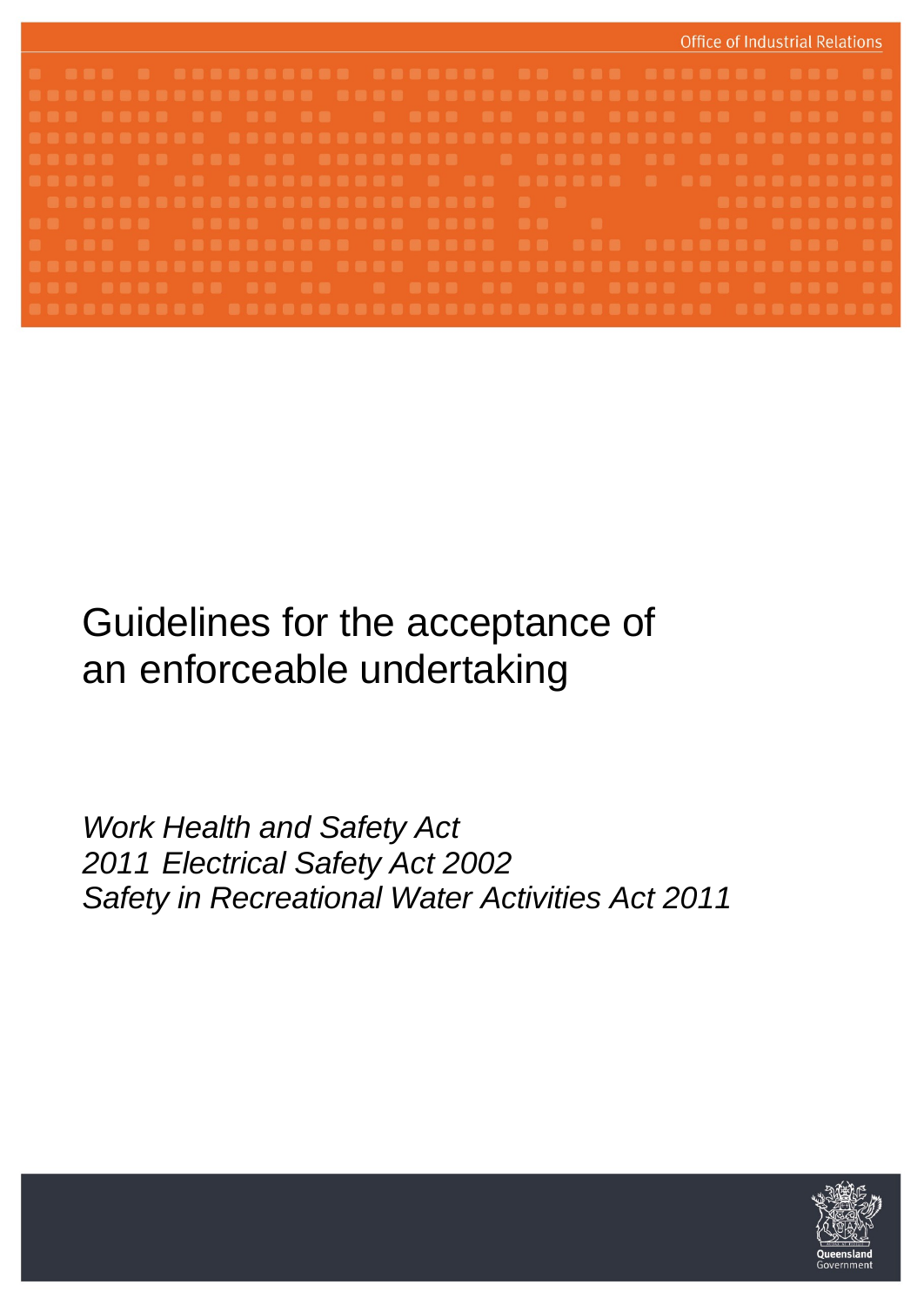This document outlines general guidelines in relation to the acceptance of the following:

- 1. Workplace health and safety undertakings under the *Work Health and Safety Act 2011* (WHS Act)
- 2. Electrical safety undertakings under the *Electrical Safety Act 2002* (ES Act)
- 3. Recreational water activities health and safety undertakings under the *Safety in Recreational Water Activities Act 2011* (SRWA Act).

Within this document:

- Workplace health and safety undertakings, electrical safety undertakings and recreational water activities health and safety undertakings are collectively referred to as an undertaking or enforceable undertaking (EU).
- The WHS Act, ES Act and SRWA Act are collectively referred to as the safety Acts.
- A reference to a contravention includes an alleged contravention.

This document is published in accordance with section 230(3)(b) of the WHS Act and section 186(4)(b) of the ES Act.

Dated this 22<sup>nd</sup> day of November 2017

………………………………………………………

Dr Simon Blackwood Deputy Director-General (regulator appointed for the purposes of the safety Acts) Office of Industrial Relations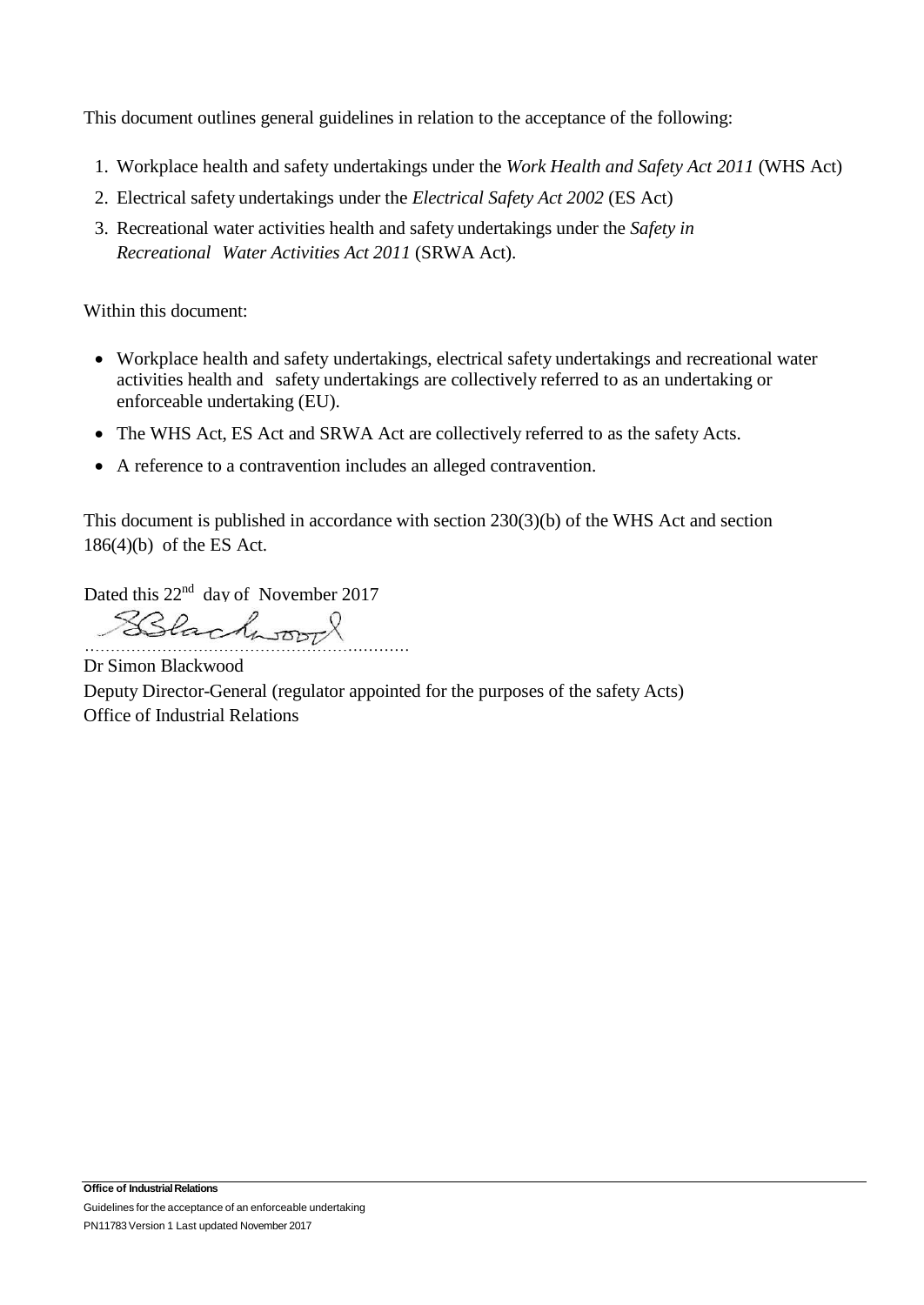# **Preamble**

Enforceable Undertakings (EU) are high level sanctions for contraventions of the safety Acts.

EUs are prescribed under the safety Acts and governed by provisions of those Acts.

An undertaking cannot be accepted as an EU for a contravention that involves a fatality that occurs on or after 23 October 2017 or is a category 1 offence (as defined in the safety Acts).

The regulator, under the safety Acts is the person occupying the position of Deputy Director-General, Office of Industrial Relations (OIR).

The regulator is the only person who can accept an undertaking. Once accepted, the undertaking becomes an EU. The regulator or a delegate of the regulator can allow an EU to be withdrawn or varied, by agreement.

An EU is a written, legally-binding commitment to implement effective health and safety initiatives that are designed to deliver tangible benefits for workers, industry, and the community as a whole.

An EU operates as an alternative to a court imposed sanction for a contravention, without the recording of a conviction or a finding of guilt against the person. Details of an EU may however form part of the work health and safety compliance record of a person.

An EU does not constitute an admission of guilt by the person giving an undertaking in relation to the contravention.

Court proceedings cannot be brought against a person for the contravention to which an EU relates if it is in effect and is being complied with or has been completely discharged. However, it is an offence for a person to contravene (not comply with) an EU.

Most undertakings are given after a legal proceeding (also called a prosecution) for the offence has been commenced. If an undertaking is accepted as an EU after a prosecution has been commenced the proceedings will be discontinued. However, a person may give an undertaking in relation to the contravention irrespective of whether a legal proceeding has been commenced for the contravention.

Once a decision has been made by the regulator, the relevant person will be given written notice and the reasons for the decision.

If the undertaking is not accepted by the regulator, or the undertaking is withdrawn by the person prior to the regulator making a decision, legal proceedings for the contravention will continue.

The regulator will publish the EU and the reasons for decision on the regulator's website as is required by law.

This document sets out the regulator's general guidelines for the acceptance of an EU in order to promote openness and transparency about prosecutions and the EU acceptance process.

**Office of IndustrialRelations** Guidelines for the acceptance of an enforceable undertaking PN11783 Version 1 Last updated November 2017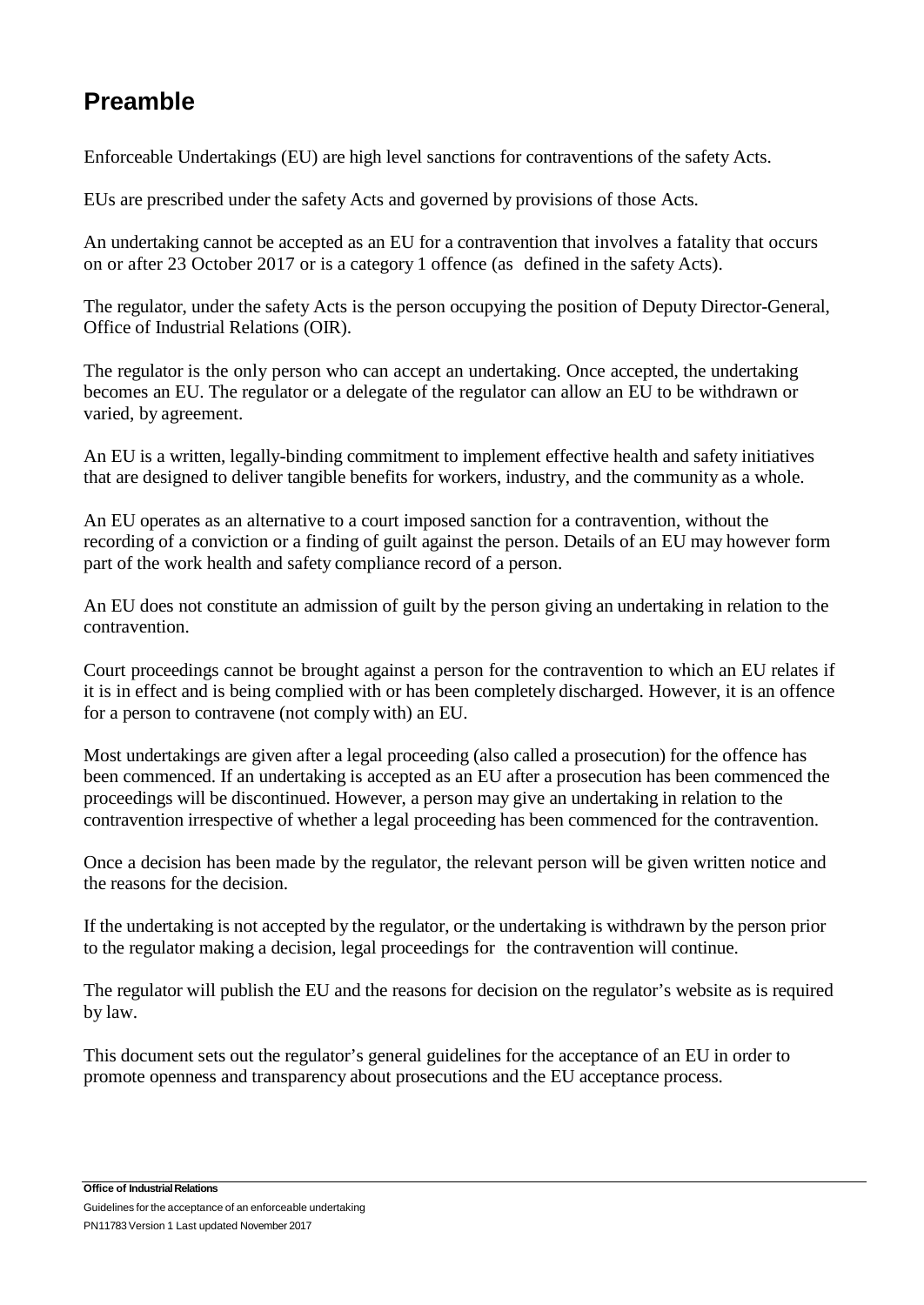## **General exclusions**

- 1. The regulator considers that EUs will usually not be appropriate where any of the following circumstances exist:
	- Fatalities the contravention is connected to the death of a person, whether or not the contravention can be said to have caused the death. Where the fatality occurs on or after 23 October 2017 an EU cannot be accepted.
	- Very serious injury the contravention is connected to a person sustaining a very serious injury, whether or not the contravention can be said to have caused the very serious injury.
	- Recent criminal history:
		- o the person giving an undertaking has a recent prior conviction or finding of guilt against the safety Acts which was connected to the death of a person, whether or not the prior matter is said to have caused the death, unless the prior matter was more than five years prior to the contravention the subject of the undertaking; or
		- o the person giving the undertaking has more than two recent prior convictions or findings of guilt against the safety Acts arising from separate investigations, unless the last prior matter concluded more than five years prior to the contravention subject to the undertaking.

Very serious injury – for these guidelines, is an injury that has caused nervous system damage liable to lead to mental incapacity or permanent restriction of mobility or involves a major amputation of a limb or parts of the body – for example amputation above the knee or elbow.

## **Preliminary process for matters within General exclusions**

- 1. This process is in place to save the person giving the undertaking from unnecessary investment into an undertaking which falls into one of the general exclusion areas and therefore could be rejected by the regulator.
- 2. If the contravention to which the undertaking relates falls into any of the categories of general exclusion, the person giving the undertaking will be informed in writing of the relevant category of general exclusion applicable to the undertaking. The person giving the undertaking will be provided the opportunity to address those issues and demonstrate that there are exceptional circumstances that apply to the case such that the undertaking should be accepted. The submission from the person giving the undertaking should identify any exceptional circumstances that clearly demonstrate why the EU would be a more appropriate enforcement option than a prosecution of the contravention.
- 3. If the regulator is not satisfied that exceptional circumstances have been demonstrated the person giving the undertaking will be advised of that decision, with reasons.
- 4. The regulator may decide not to reject the undertaking after consideration of the submission and the process will continue.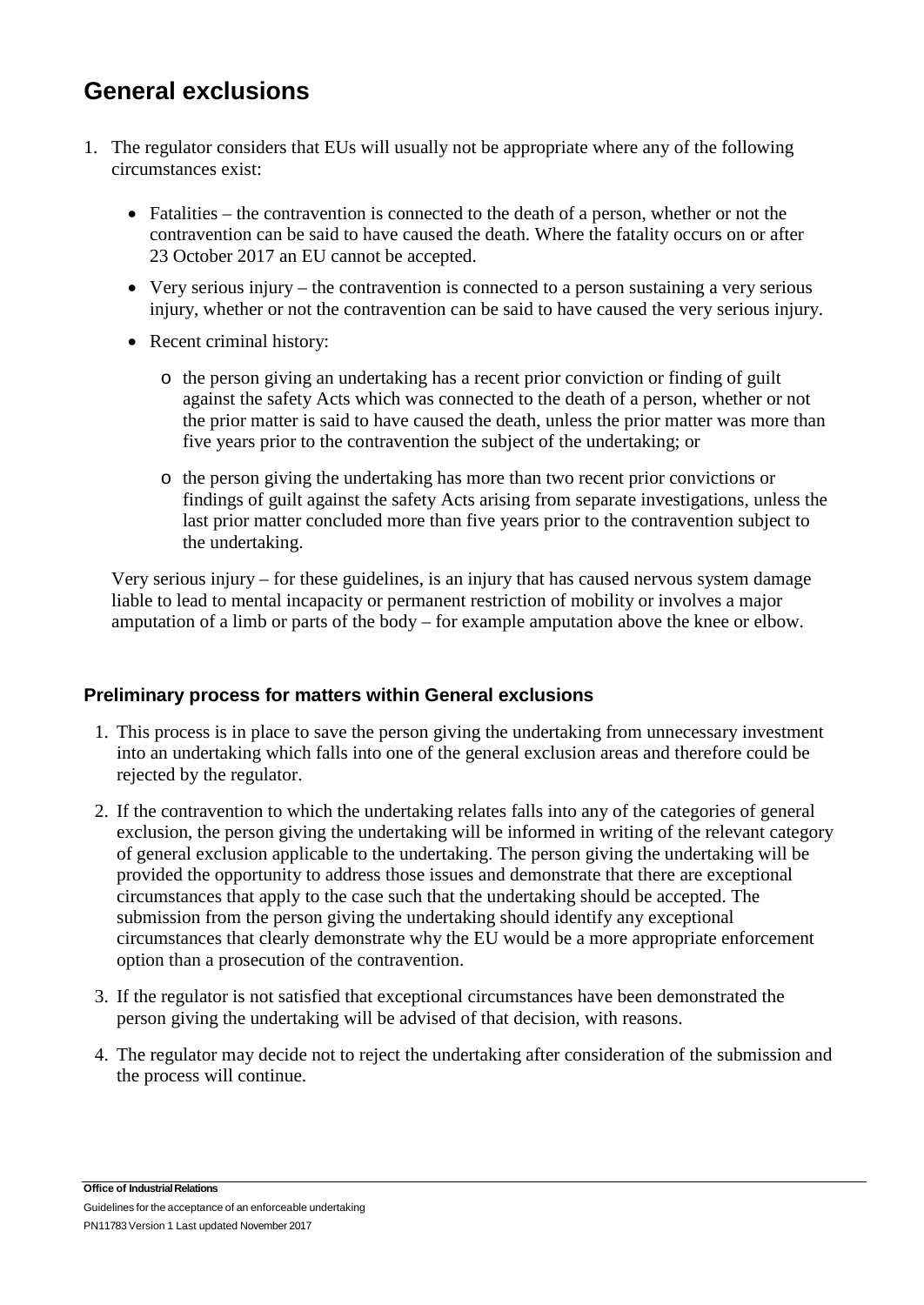# **Guidelines for acceptance**

- 1. To allow for the timely development and effective monitoring of an EU, it needs to be in a written format that covers essential details of both a procedural and substantive nature. Details of the types of procedural matters the regulator requires are shown within the EU template at Annexure A and the OIR EU Program Timeframes/Service Standards at Annexure B.
- 2. Where an undertaking being given is an alternative to prosecution, the quantum or effect of the undertaking must be commensurate with, and also account for, the benefits that accrue to the applicant due to the prosecution being discontinued. The benefits of avoiding court proceedings, including obviating a possible recorded conviction and other sentencing outcomes, must be reflected in the quantum or effect of the undertaking, that is, those non-tangible benefits of avoiding prosecution must be reflected in the tangible benefits required as part of the undertaking.
- 3. All persons are obliged to comply with their duties under the safety Acts. Therefore, any term of an EU that merely represents ordinary expected compliance with the safety Acts cannot be considered for the purposes of an EU.
- 4. For an undertaking to be accepted, the regulator requires terms that promote the objects or purposes of the safety Acts for the benefit of one or more of the following:
	- a. the workers and/or workplace
	- b. industry
	- c. community.
- 5. The regulator also requires a person giving an undertaking to have an Occupational Health and Safety Management System (OHSMS) acceptable to the regulator in place or alternatively commit to implementing one as part of the terms of an undertaking. This must include third party auditing of the OHSMS that is acceptable to the regulator.
- 6. When deciding whether to accept an undertaking, the regulator will consider a number of factors, including:
	- a. the objective gravity of the contravention and the nature of the applicant's alleged misconduct (the greater the gravity of the contravention, the less likely the undertaking being given will be accepted)
	- b. meeting timeframe expectations set out in Annexure B, OIR EU Program Timeframes/Service Standards
	- c. submissions received from any relevant party, including any injured worker/s or next of kin, in relation to the contravention
	- d. the person's conduct in respect of mitigation and remedial action, regarding both the contravention and any person effected by the contravention
	- e. the applicant's past performance and history of compliance with the safety Acts, including the management of workers' compensation
	- f. any other matter which the regulator considers relevant.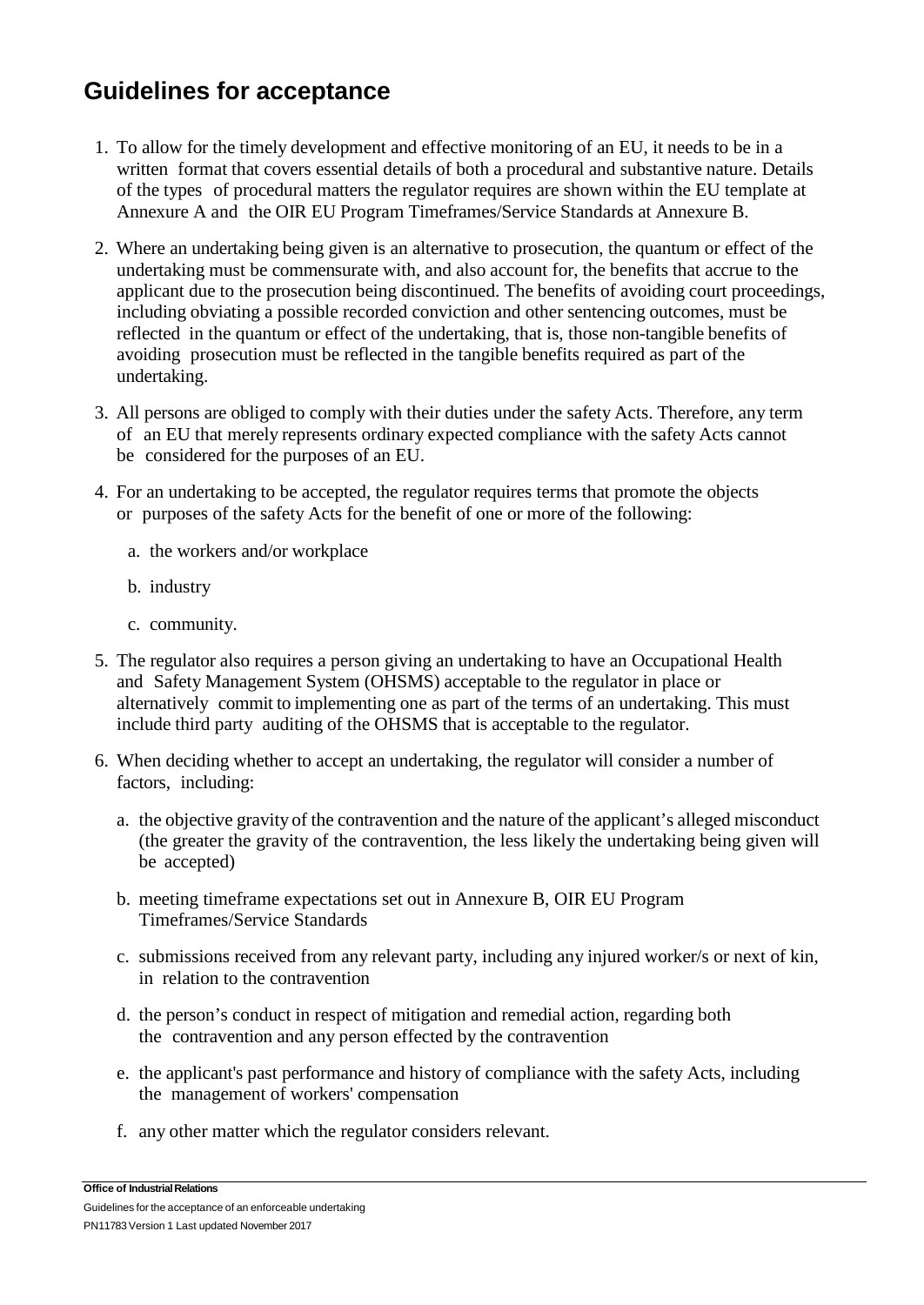## **Further information**

The OIR EU Unit offers an advisory service to a person giving an undertaking. The advisory service is considered by OIR as being beneficial as it allows the person giving the undertaking to better determine if an EU is a feasible and appropriate alternative to prosecution for a contravention of the safety Acts.

The advisory service can also provide a person giving an undertaking the opportunity to liaise directly with relevant business areas within OIR and/or external bodies to develop particular aspects of the undertaking. All communication with the advisory service is on a without prejudice basis and will be conducted directly with the person or giving an undertaking or the person's legal representatives, if preferred.

Any decision made regarding the acceptance of an EU rests solely with the regulator. To reach a decision the regulator will independently exercise decision making powers under the safety Acts.

For further information regarding EUs or to access the advisory service, please contact the EU Unit at [enforceableundertaking@oir.qld.gov.au.](mailto:enforceableundertaking@justice.qld.gov.au)

© The State of Queensland 2017

The material presented in this publication is distributed by the Queensland Government as an information source only. The State of Queensland makes no statements, representations, or warranties about the accuracy or completeness of the information contained in this publication, and the reader should not rely on it. The Queensland Government disclaims all responsibility and all liability (including, without limitation, liability in negligence) for all expenses, losses, damages and costs you might incur as a result of the information being inaccurate or incomplete in any way, and for any reason.

#### **Office of Industrial Relations**

Guidelines for the acceptance of an enforceable undertaking PN11783 Version 1 Last updated November 2017

Copyright protects this document. The State of Queensland has no objection to this material being reproduced, but asserts its right to be recognised as author of the original material and the right to have the material unaltered.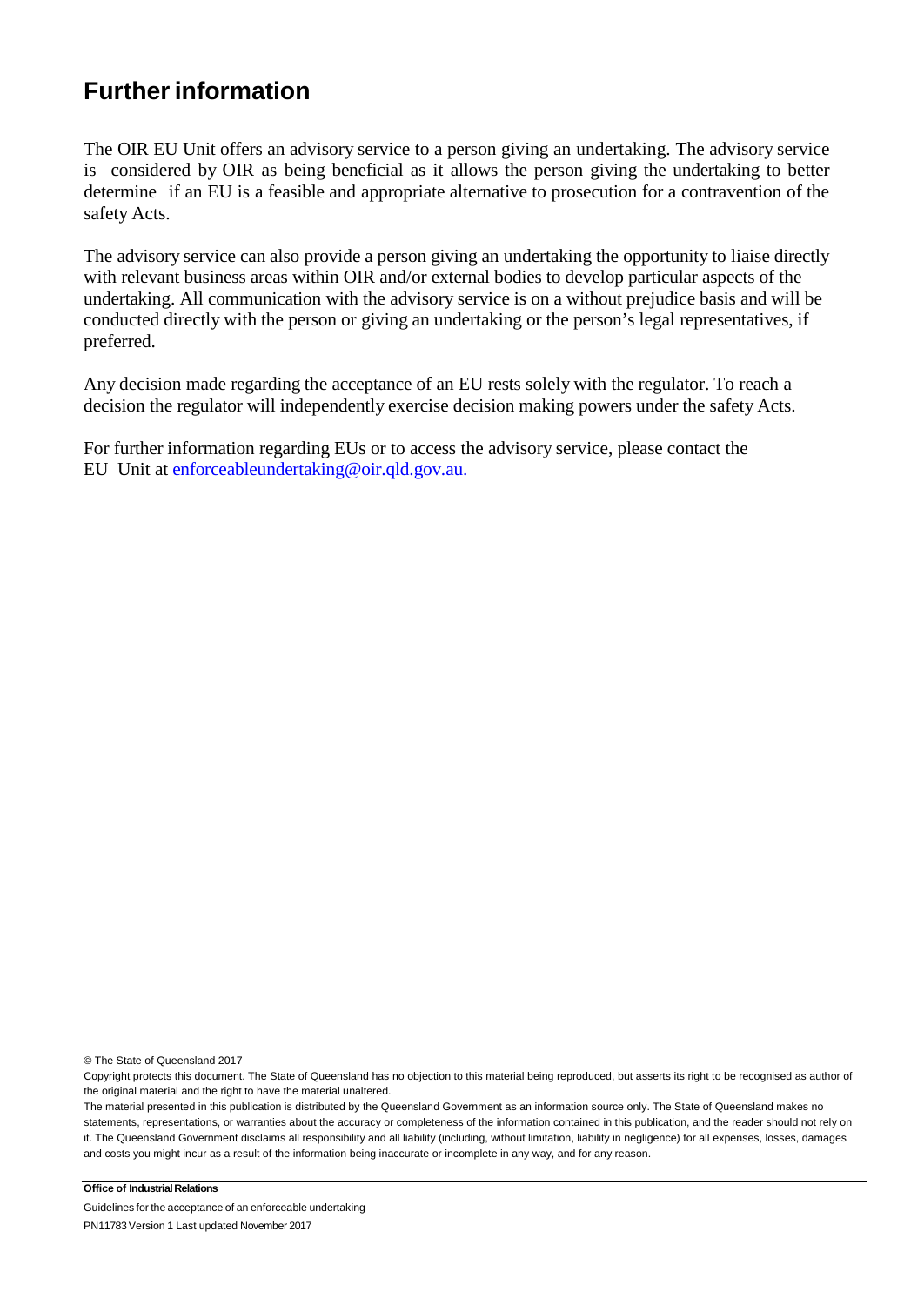This annexure depicts a suggested format for an enforceable undertaking

# **ENFORCEABLE UNDERTAKING**

*(insert one the following references)*  Part 11, *Work Health and Safety Act 2011* 

*or*

Part 3, *Electrical Safety Act 2002* 

*or*

Part 4*, Safety in Recreational Water Activities Act 2011*

The commitments in this undertaking are offered to the regulator by

**[Insert person/entity name]**

(the person)

**ABN / ACN** [Insert person/entity ABN/ACN]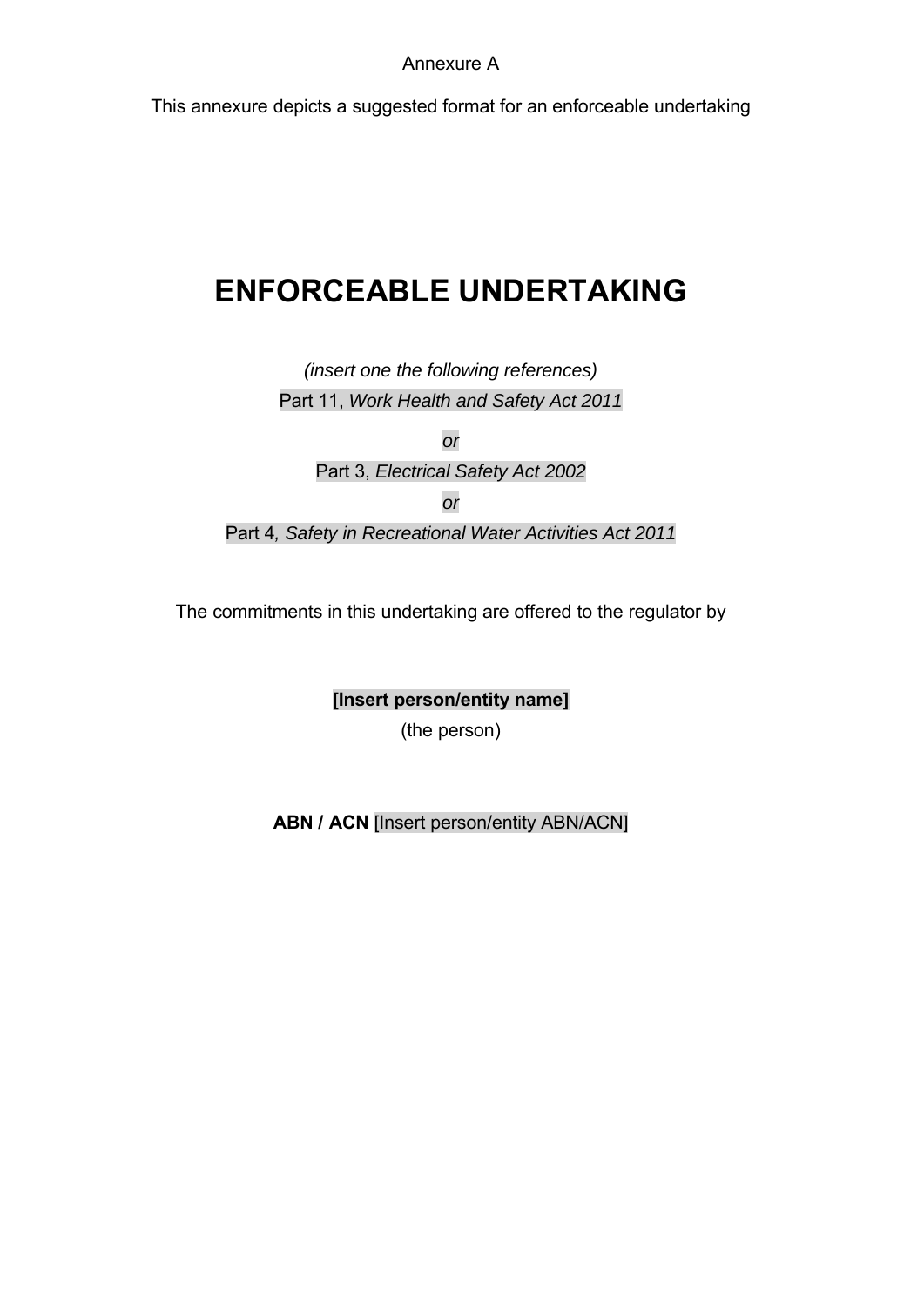## **COMMENCEMENT OF UNDERTAKING**

This enforceable undertaking is given on the day and date that it is accepted and signed by the regulator. The undertaking and its enforceable terms will commence to operate as a legally binding commitment on the part of the person from the date it is given.

## **DEFINITIONS**

**Contravention** means an alleged contravention.

**Electrical safety undertaking** or **undertaking** or **enforceable undertaking** means a written undertaking given under Part 3 of the *Electrical Safety Act 2002* by a person in connection with a matter relating to a contravention or alleged contravention by the person of the *Electrical Safety Act 2002* and includes all of the contents of that document including the general information, general and enforceable terms*.*

**OIR** means the Office of Industrial Relations.

**OHSMS** means an Occupational Health and Safety Management System.

**person** means an individual who or a legal entity which has a duty under the *Work Health and Safety Act 2011,* the *Electrical Safety Act 2002* or the *Safety in Recreational Water Activities Act 2011* and can give a written undertaking. The term includes individuals, each partner in a partnership, corporations, individuals or corporations as trustees of trusts, statutory corporations, public authorities, the State of Queensland, the Commonwealth of Australia and other Australian states and territories.

**Recreational water activities health and safety undertaking** or **undertaking** or **enforceable undertaking**  means a written undertaking given under Part 4 of the *Safety in Recreational Water Activities Act 2011* (in conjunction with Part 11 of the *Work Health and Safety Act 2011*) by a person in connection with a matter relating to a contravention or alleged contravention by the person of the *Safety in Recreational Water Activities Act 2011* and includes all of the contents of that document including the general information, general and enforceable terms*.*

**regulator** means the Deputy Director-General, Office of Industrial Relations, being the person appointed by the Governor in Council as regulator under the Safety Acts*.*

**safety Acts** means *Work Health and Safety Act 2011, Electrical Safety Act 2002* and *Safety in Recreational Water Activities Act 2011.* 

**Very Serious Injury** means, for this publication, is an injury that has caused nervous system damage liable to lead to mental incapacity or permanent restriction of mobility or involves a major amputation a major amputation of a limb or part of the body – for example amputation above the knee or elbow.

**WHS undertaking** or **undertaking** or **enforceable undertaking** means a written undertaking given under Part 11 of the *Work Health and Safety Act 2011* by a person in connection with a matter relating to a contravention or alleged contravention by the person of the *Work Health and Safety Act 2011* and includes all of the contents of that document including the general information, general and enforceable terms*.*

## **PRIVACY STATEMENT**

The OIR respects your privacy and is committed to protecting personal information. The information provided in this document is for the purpose of an undertaking given to the regulator under Part 11 of the *Work Health and Safety Act 2011*, Part 3 of the *Electrical Safety Act 2002* or Part 4 of the *Safety in Recreational Water Activities Act 2011*. This information will be managed within the requirements of the current state government privacy regime.

The OIR may publish the undertaking and information contained in it for purposes identified in the undertaking or for other appropriate purposes in publications such as newspapers and on its website. The OIR may be required to disclose personal information to other agencies such as the Queensland Police Service and WorkCover in accordance with enforcement activities that may be conducted as part of an investigation. Information on our privacy policy is available at www.worksafe.qld.gov.au.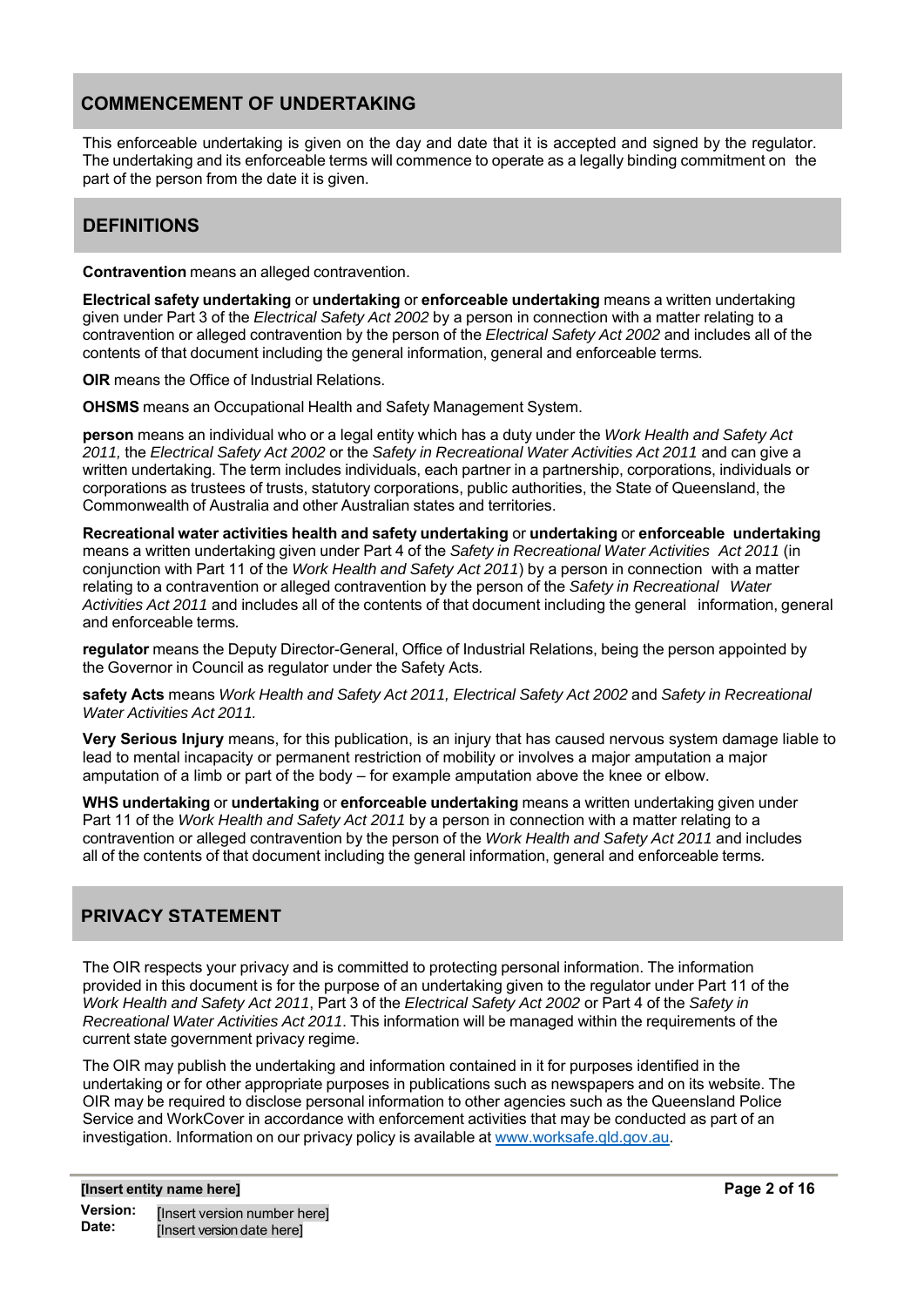### **SECTION 1: GENERAL INFORMATION**

#### **1.1 Details of the person giving the undertaking**

| Nominated person:             |            | [Enter details here] (Point of contact for OIR communications) |
|-------------------------------|------------|----------------------------------------------------------------|
| Street address:               |            | [Enter details here]                                           |
| Mailing address:              |            | [Enter details here]                                           |
| Telephone:                    |            | [Enter details here]                                           |
| Email address:                |            | [Enter details here]                                           |
| Legal structure:              |            | [Enter details here]                                           |
| Type of business:             |            | [Enter details here]                                           |
| <b>Commencement date:</b>     |            | [Enter details here]                                           |
| <b>Workers:</b>               | Full time: | [Enter number here]                                            |
|                               | Part time: | [Enter number here]                                            |
| Casual:                       |            | [Enter number here]                                            |
| <b>Products and services:</b> |            | [Enter details here]                                           |
| Comments:                     |            | [Enter comments here]                                          |

#### **1.2 Detail the contravention**

*(This should reflect the details of the Complaint and Summons, omitting personal details and reference to gender)* 

[Enter details here]

#### **1.3 Detail the events surrounding the contravention** *(Generally includes factual incident details and avoids blame or opinions)*

[Enter details here]

#### **1.4 Detail the enforcement notices issued that relate to the contravention detailed in term 1.2**

Not Applicable (*Tick if there were no notices issued by OIR in relation to the contravention*)

| Date issued   Notice type | Notice number   Contravention or<br>prohibited activity | Action taken in response to notice |
|---------------------------|---------------------------------------------------------|------------------------------------|
|                           |                                                         |                                    |
|                           |                                                         |                                    |

**1.5 Detail the injury sustained or illness suffered by worker/s or other/s as a consequence of the contravention detailed in term 1.2**

[Enter details here]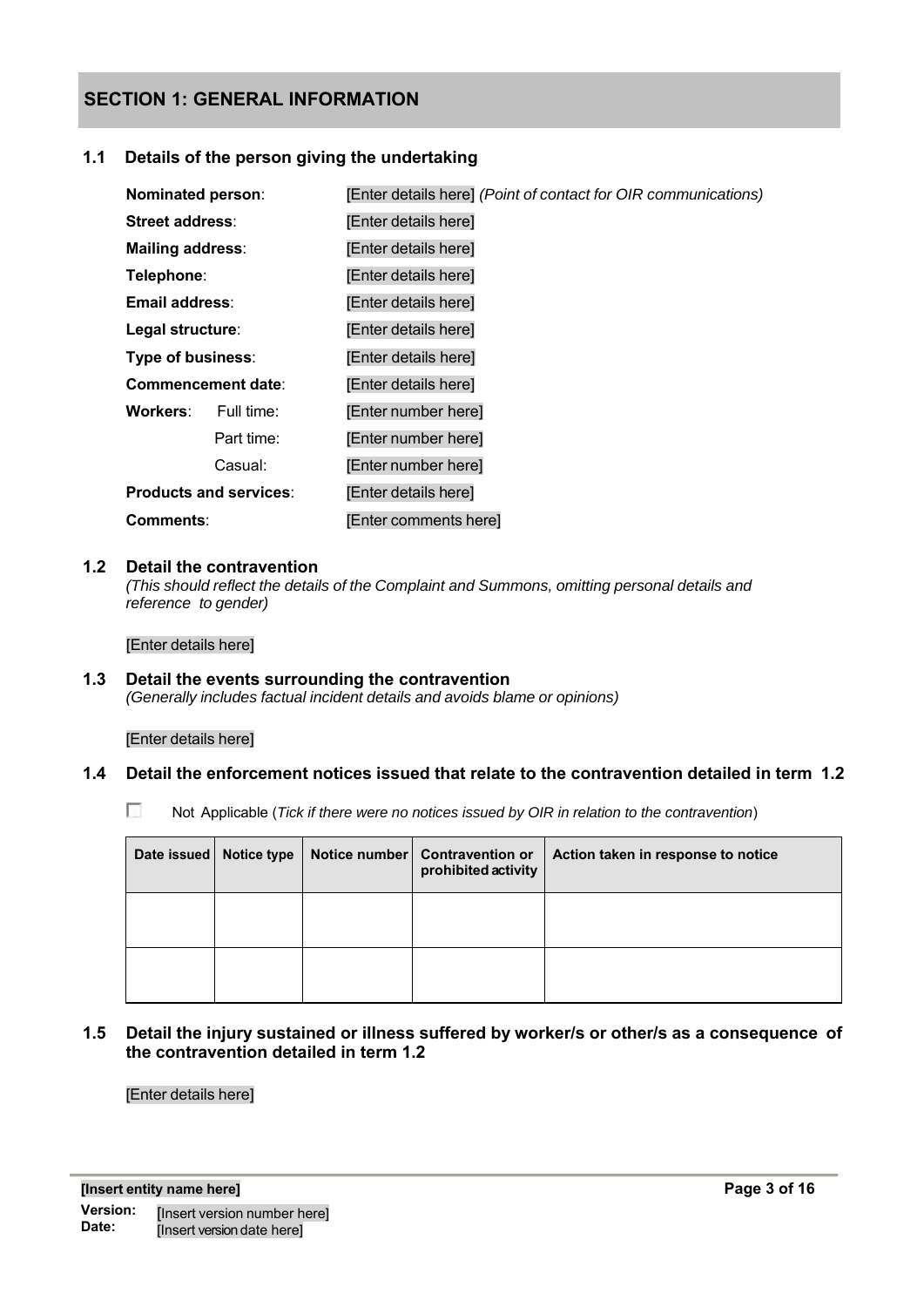#### **1.6 Detail the employment status and the workers' compensation or other insurance status regarding the worker/s who sustained injury or suffered illness as detailed in term 1.5**

The worker/s detailed is:

| $\bullet$ | an employee/s of the entity             |      |
|-----------|-----------------------------------------|------|
|           | • a self-employed worker/s              |      |
| $\bullet$ | other - [Enter details of 'other' here] | l st |
| $\bullet$ | not applicable                          |      |

#### Status: [Enter status details here]

*(This should reflect the status of any claims and level of recovery/return to work that is applicable)*

#### **1.7 Detail the support provided or proposed by the person to the injured worker/s and/or family or other/s**

| <b>Date</b> | <b>Description of support</b> | <b>Comments</b> |
|-------------|-------------------------------|-----------------|
|             |                               |                 |
|             |                               |                 |
|             |                               |                 |

#### **1.8 Detail any current OHSMS implemented and maintained by the person**  *(Describe how health and safety risks are managed, including types of procedures or policies or*

*standards)*

#### [Enter details here]

#### **1.9 Detail the level of auditing undertaken on the OHSMS referred to in term 1.8, including compliance audits and audit frequency**

#### [Enter details here]

#### **1.10 Detail the consultation undertaken or proposed to be undertaken, in relation to this undertaking**

#### [Enter details here]

*(This should reflect any consultation in developing the undertaking e.g. workers, managers, safety committees, injured worker/s external consultants)* 

**1.11 Detail the rectifications to the workplace or work practices made as a result of the contravention and events detailed in terms 1.2 and 1.3 and the enforcement notices issued as detailed in term 1.4**

#### [Enter details here]

*(This should reflect measures taken to rectify the contravention, post incident)* 

#### **Total amount spent on rectifications \$**

**Page 4 of 16**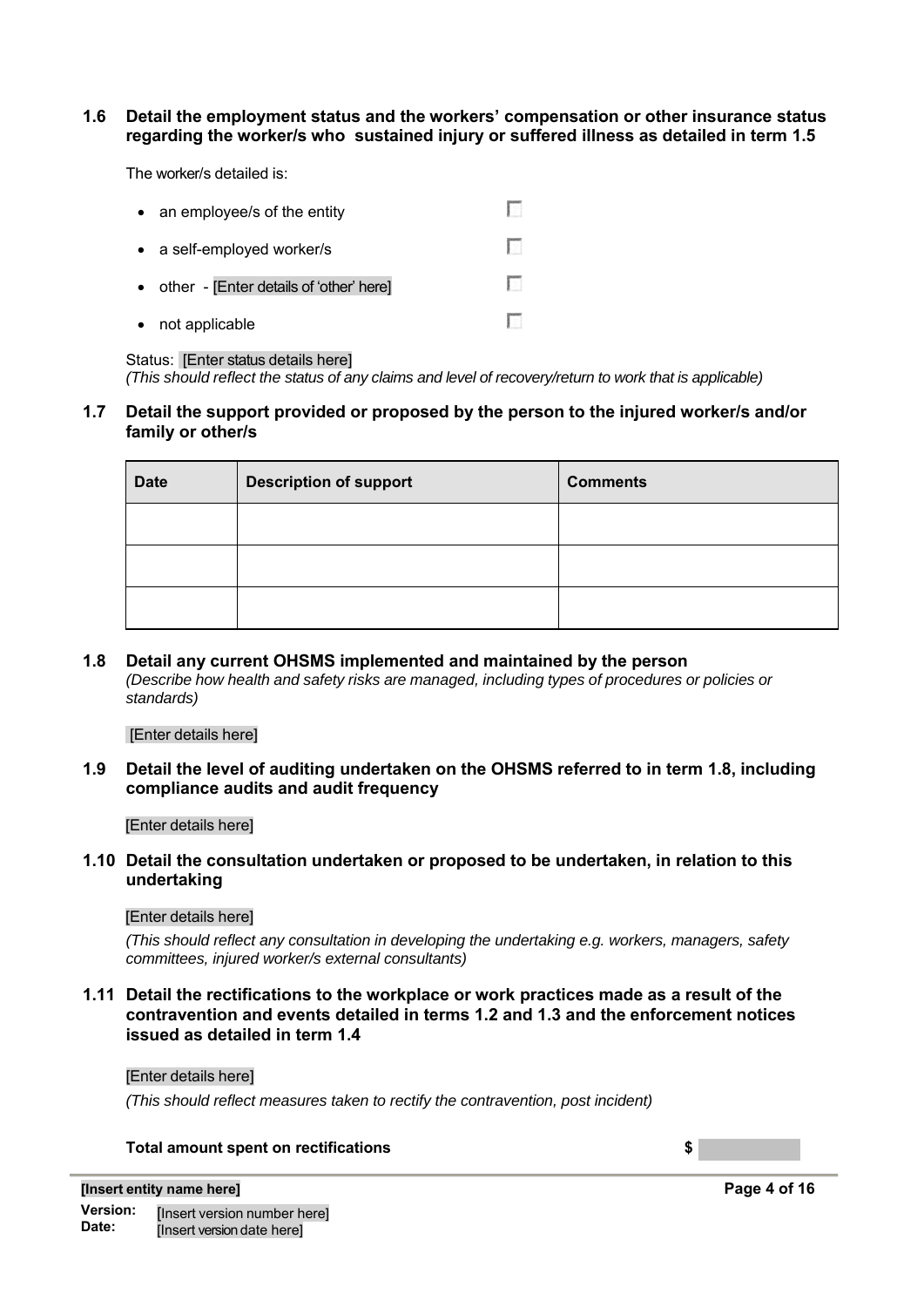## **SECTION 2: GENERAL TERMS**

The person acknowledges and commits to the general terms set forth in the sub-terms below.

**2.1 Acknowledgement that the regulator alleges a contravention occurred as detailed in term 1.2**

#### [Enter statement here]

**2.2 Statement of regret that the contravention occurred and the reasons the person considers this undertaking is a more appropriate response to the contravention than a court imposed sanction**

*(This should not include an admission of guilt)*

[Enter statement here]

**2.3 Statement of commitment that the behaviour, activities and other factors which caused or led to the contravention has ceased and will not reoccur**

#### [Enter statement here]

**2.4 Acknowledgment of the guidelines published by the regulator for the acceptance of an undertaking**

I have read and understood:

*Guidelines for the acceptance of an enforceable undertaking* 

Version: [Enter version number here] Dated: [Enter date here]

#### **2.5 Acknowledgement that this undertaking may be published and publicised**

- 2.5.1 [insert person] acknowledges that the undertaking may be published on the OIR's website and referenced in OIR material.
- 2.5.2 [insert person] acknowledges that the undertaking may be publicised in newspapers.
- 2.5.3 [Insert case, if any, for why the regulator would not publish and/or publicise the undertaking – delete if not used]

#### **2.6 Statement of the person's ability to comply with the terms of this undertaking and meet the projected costs of the activities**

- 2.6.1 [insert person] has the financial ability to comply with the terms of this undertaking and have provided evidence by way of [insert type of evidence provided] with this undertaking to support this declaration.
- 2.6.2 In the event of impending liquidation or sale of the entity, [insert person] will advise OIR of the relevant circumstances and its capacity to comply with the outstanding terms of this undertaking.
- **2.7 Statement regarding person's relationship with any corporations, officers, employees, contractors, proposed beneficiaries of donations or scholarship or other recipient of financial benefit contained in this undertaking**

[Enter statement here]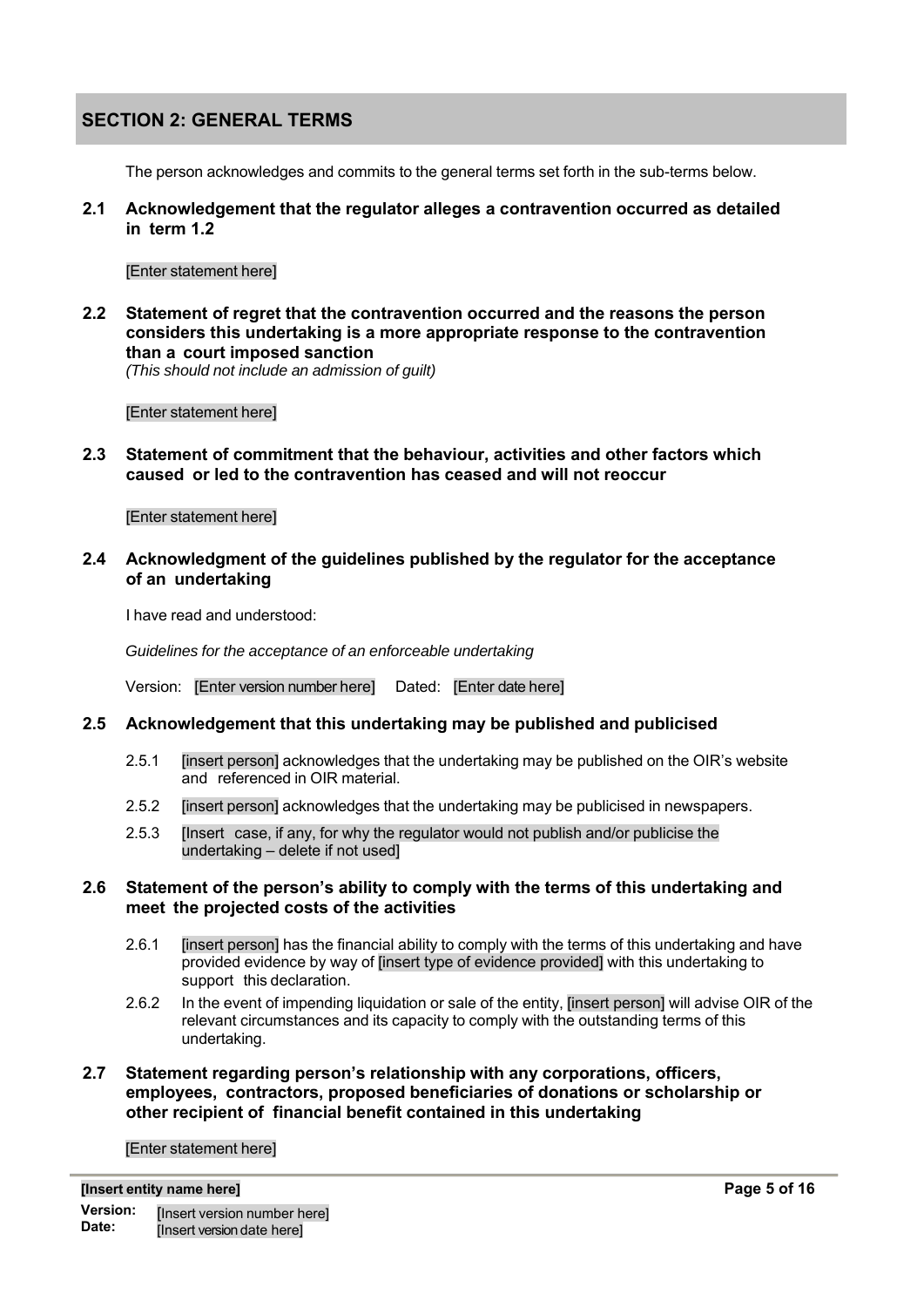#### **2.8 Statement regarding Intellectual Property Licence**

[Insert person], grants OIR a permanent, irrevocable, royalty-free, world-wide, non-exclusive licence to use, reproduce, publish, distribute, electronically transmit, electronically distribute, adapt and modify any materials developed as a result of this undertaking.

#### **2.9 Acknowledgement that the person may be required to provide a statutory declaration**

OIR has requested a statutory declaration outlining details of any prior convictions, subject to any local legal constraints such as spent conviction legislation, or findings of guilt under the safety Acts.

 $\Box$  YES  $\Box$  NO

The statutory declaration is attached (if applicable)

 $\Box$  YES  $\Box$  NO

#### **2.10 Statement of commitment from the person to participate constructively in all compliance monitoring activities for this undertaking**

- 2.10.1 It is acknowledged that responsibility for demonstrating compliance with this undertaking rests with the person.
- 2.10.2 Evidence to demonstrate compliance with the terms will be provided to OIR by the due date for each term.
- 2.10.3 The evidence provided to demonstrate compliance with this undertaking will be retained by the person until advised by the regulator, that this undertaking has been completely discharged.
- 2.10.4 It is acknowledged that any failure to meet the due date for an enforceable term will result in the matter being escalated and may lead to enforcement action.
- 2.10.5 It is acknowledged that OIR may undertake other compliance monitoring activities to verify the evidence and compliance with an enforceable term, and cooperation will be provided to OIR.
- 2.10.6 It is acknowledged that OIR may initiate additional compliance monitoring activities, such as inspections, as considered necessary at OIR's expense.
- 2.10.7 It is acknowledged that details of all seminars, workshops and training conducted by a nonregistered training provider must be notified to OIR, by email, at least one week prior. Notification should include time, date, location and the trainer/facilitator.
- **2.11 A commitment by the person to perform activities that will ensure the ongoing effective management of risks to health and safety in the future conduct of its business or undertaking**

*(Detail the management strategies to be employed that will satisfy and demonstrate to officer/s of the person that this commitment is being met)* 

#### [Enter details here]

#### **2.12 A commitment regarding linking the promotion of benefits by the person to this undertaking**

*(Activities that may promote or benefit the person need to link the activity/benefit to this undertaking)* 

[Enter statement here]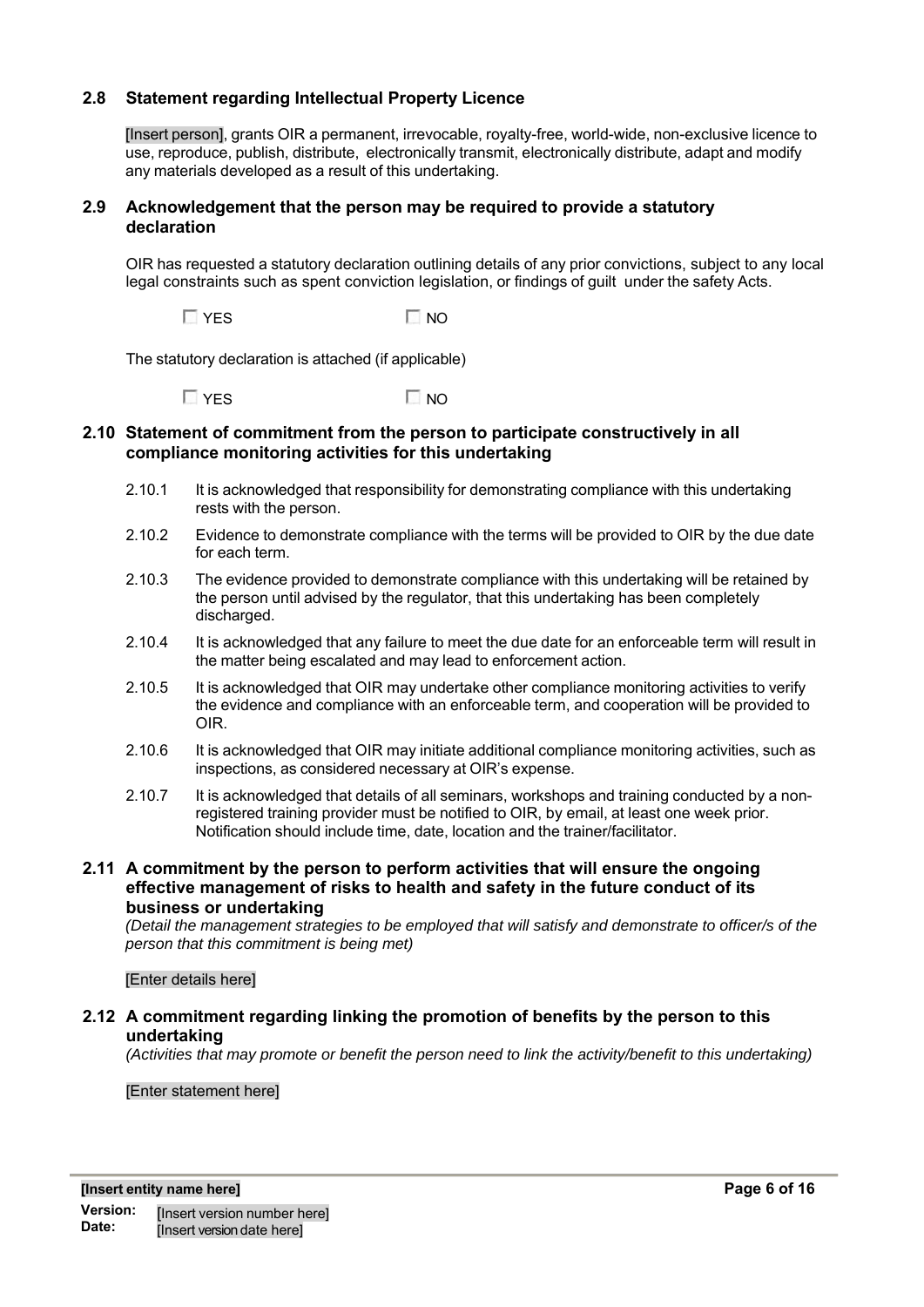## **SECTION 3: ENFORCEABLE TERMS**

The person acknowledges all activities set forth in the enforceable terms below must be auditable and include a date for completion and a minimum cost for each activity.

The person commits to performing the activities below diligently, competently and by the respective completion date.

**3.1 A commitment by the person to disseminate information about this undertaking to workers, and other relevant parties**

*(This may include dissemination to work health and safety representatives and in the annual report, if applicable)* 

Dissemination will be achieved by doing the following:

[Enter details here]

Dissemination will occur by: [Enter timeframe here]

#### **3.2 Activities to be undertaken to promote the objects of the safety Acts that will deliver benefits for workers/others**

| <b>Activities</b>                                 |                                               | <b>Minimum cost</b>               | <b>Timeframe</b>                                       |
|---------------------------------------------------|-----------------------------------------------|-----------------------------------|--------------------------------------------------------|
| 3.2.1                                             | [Enter details of the proposed activity here] | \$ [Enter minimum<br>cost here]   | <b>Enter number</b><br>here] months<br>from acceptance |
| 3.2.2                                             |                                               | \$                                |                                                        |
| 3.2.3                                             |                                               | \$                                |                                                        |
| Total minimum cost of benefits for workers/others |                                               | \$[Enter total minimum cost here] |                                                        |

#### **3.3 Activities to be undertaken to promote the objects of the safety Acts that will deliver benefits for industry**

| <b>Activities</b>                           |                                        | <b>Minimum cost</b>               | <b>Timeframe</b>                                       |
|---------------------------------------------|----------------------------------------|-----------------------------------|--------------------------------------------------------|
| 3.3.1                                       | [Enter type of proposed activity here] | \$ [Enter minimum<br>cost here]   | <b>Enter number</b><br>here] months<br>from acceptance |
| 3.3.2                                       |                                        | \$                                |                                                        |
| 3.3.3                                       |                                        | \$                                |                                                        |
| Total minimum cost of benefits for industry |                                        | \$[Enter total minimum cost here] |                                                        |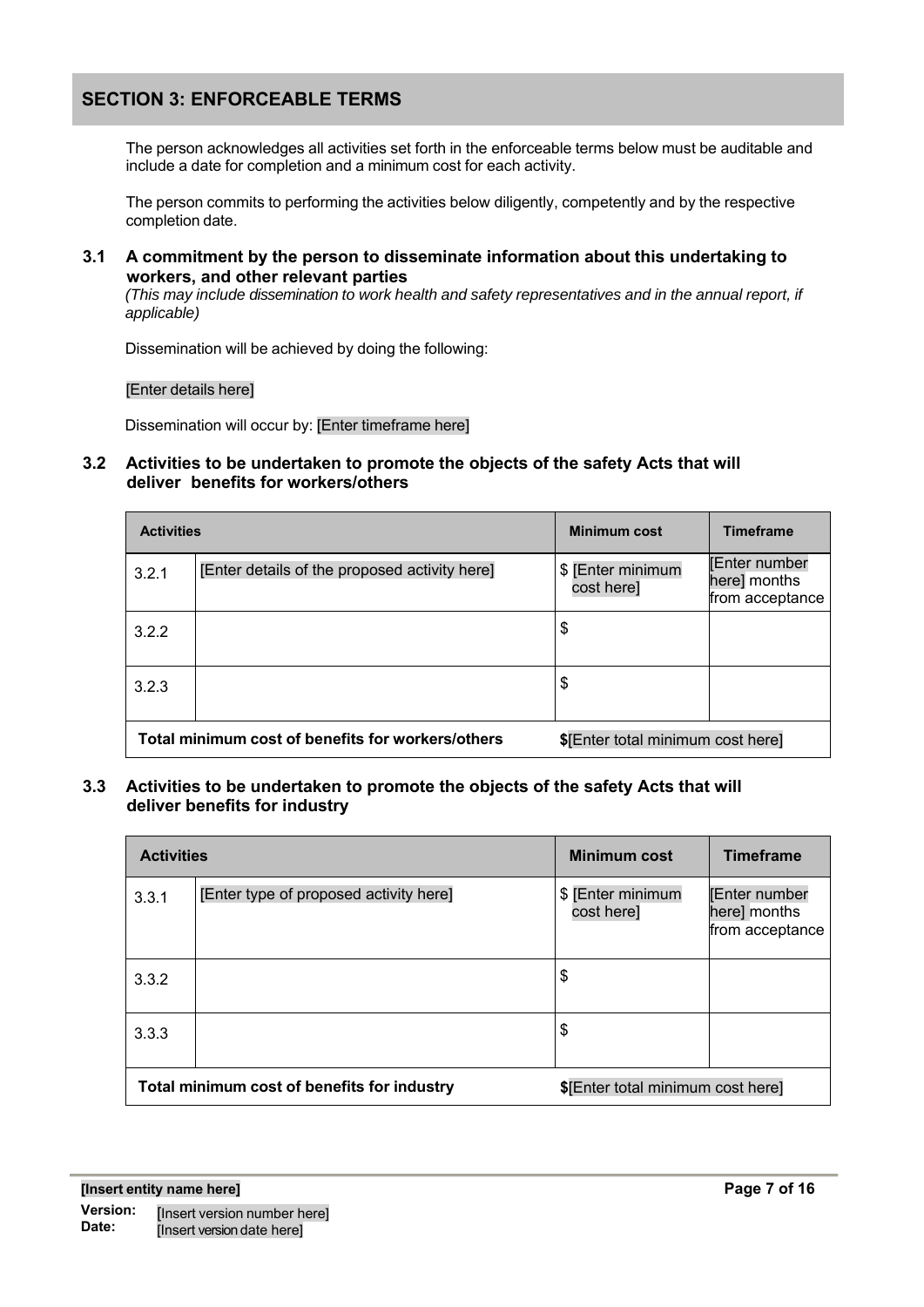#### **3.4 Activities to be undertaken to promote the objects of the safety Acts that will deliver benefits for community**

| <b>Activities</b> |                                                    | <b>Minimum cost</b>             | <b>Timeframe</b>                                       |
|-------------------|----------------------------------------------------|---------------------------------|--------------------------------------------------------|
| 3.4.1             | [Enter type of proposed activity here]             | \$ [Enter minimum cost<br>here] | <b>Enter number</b><br>here] months<br>from acceptance |
| 3.4.2             |                                                    | \$                              |                                                        |
|                   | Total estimated cost of benefits for the community |                                 | \$[Enter total minimum cost here]                      |

#### **3.5 Agreement to pay the OIR's recoverable costs**

*(These amounts will be provided by OIR once a notification to proceed is provided. Amounts are only payable if the undertaking is accepted as an EU by the regulator)*

3.5.1 [Insert person] agrees to pay OIR's costs associated with this undertaking, as itemised below, and it is acknowledged that payment is due 30 days after receipt of the OIR invoice:

| <b>Recoverable costs</b>              | <b>Amount</b> |
|---------------------------------------|---------------|
| Administrative costs                  | S             |
| Legal costs                           | S             |
| Compliance monitoring costs           | S             |
| <b>Publication costs</b>              | S             |
| <b>Total of OIR recoverable costs</b> | S             |

#### **3.6 Minimum spend**

3.6.1 [Insert person] acknowledges the minimum spend for this undertaking will comprise of the: (*The amounts below should correspond with total amounts from terms 3.2–3.5 above)*

| <b>Estimated total value of</b>                   | <b>Minimum</b><br>spend |
|---------------------------------------------------|-------------------------|
| Benefits to workers/others                        | S                       |
| Benefits to industry                              | S                       |
| Benefits to community                             |                         |
| OIR recoverable costs                             | S                       |
| Estimated total minimum spend for the undertaking | \$                      |

 3.6.2 [Insert person] agrees to spend any residual amount arising from the total minimum spend value not being met. Agreement on how to spend this residual will be sought from the regulator.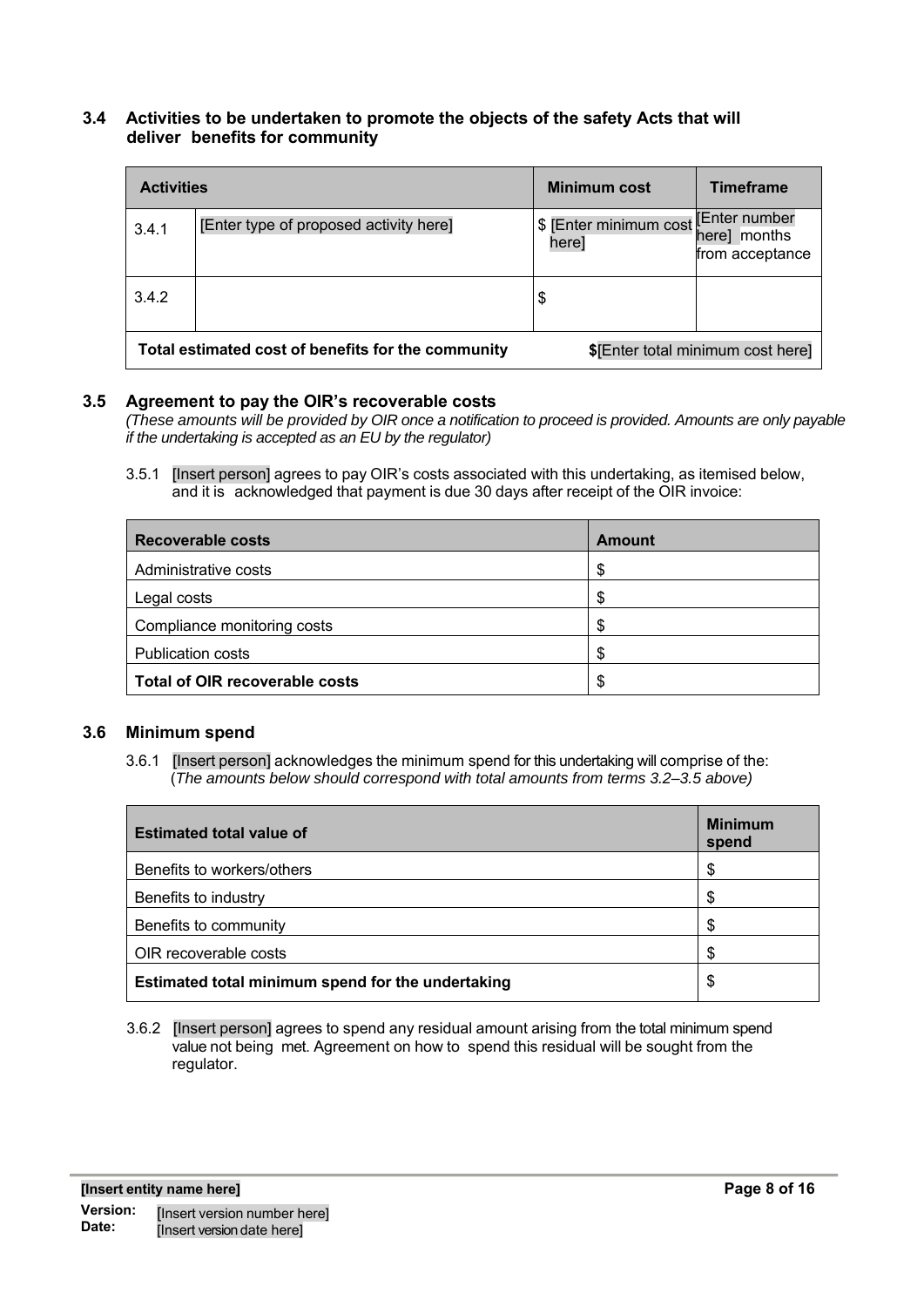#### **3.7 A commitment to [establish and maintain OR maintain] an OHSMS**

*(Delete the irrelevant terms below. If required contact OIR to determine which option is appropriate)* 

- 3.7.1 [Insert person] acknowledges there is no formal documented OHSMS in place.
- 3.7.2 [Insert person] commits to ensuring that an OHSMS acceptable to the regulator that satisfies the principles of *AS/NZS 4804:2001 Occupational health and safety management systems— General guidelines on principles, systems and supporting techniques* will be implemented within 12 months of the acceptance of this undertaking.

#### *or*

- 3.7.1 [Insert person] acknowledges there is a formal documented OHSMS acceptable to the regulator that satisfies the principles of *AS/NZS 4804:2001 Occupational health and safety management systems—General guidelines on principles, systems and supporting techniques,* currently in place.
- 3.7.2 [Insert person] commits to ensuring that the OHSMS remains compliant with the principles of *AS/NZS 4804:2001 Occupational health and safety management systems—General guidelines on principles, systems and supporting techniques.*

#### *or*

- 3.7.1 [Insert person] commits to ensuring that within 12 months of the acceptance of this undertaking the OHSMS shall be compliant with the principles of *AS/NZS 4804:2001 Occupational health and safety management systems—General guidelines on principles, systems and supporting techniques.*
- 3.7.2 [Insert person] acknowledges that the OHSMS will be maintained in accordance with *AS/NZS 4804:2001 Occupational health and safety management systems—General guidelines on principles, systems and supporting techniques*.

### **3.8 A commitment to ensure the OHSMS is audited by third party auditors**

*(Delete the irrelevant terms below. If required contact OIR to determine which option is appropriate)* 

- 3.8.1 [Insert person] acknowledges that the auditors selected to perform OHSMS audits must meet the qualification requirements as set by the regulator.
- 3.8.2 [Insert person] commits to ensuring the OHSMS will be audited by certified third party auditors.
- 3.8.3 [Insert person] acknowledges that details of the auditors' qualifications will be provided with audit reports submitted to OIR.
- 3.8.4 [Insert person] acknowledges that costs associated with these audits will be met by [Insert person] as part of the undertaking.
- 3.8.5 [Insert person] commits to ensuring the OHSMS will be audited against criteria that meets the principles of *AS/NZS 4801:2001 Occupational Health and Safety Management Systems – Specification with guidance for use*, to verify the OHSMS meets the principles of *AS/NZS 4804:2001 Occupational health and safety management systems—General guidelines on principles, systems and supporting techniques.*
- 3.8.6 [Insert person] acknowledges that the current OHSMS in place, as detailed in term 3.7.1 is acceptable to the regulator and commits to ensuring that an initial third party audit will be undertaken within three months of this undertaking being accepted.

#### *or*

- 3.8.1 [Insert person] acknowledges that there is no OHSMS in place, as detailed in term 3.7.1 that is acceptable to the regulator and commits to ensuring that an initial third party audit will be undertaken within six months of this undertaking being accepted.
- 3.8.2 [Insert person] commits to ensuring at least two further third party audits will be undertaken at 12 month intervals, commencing 12 months after the initial audit.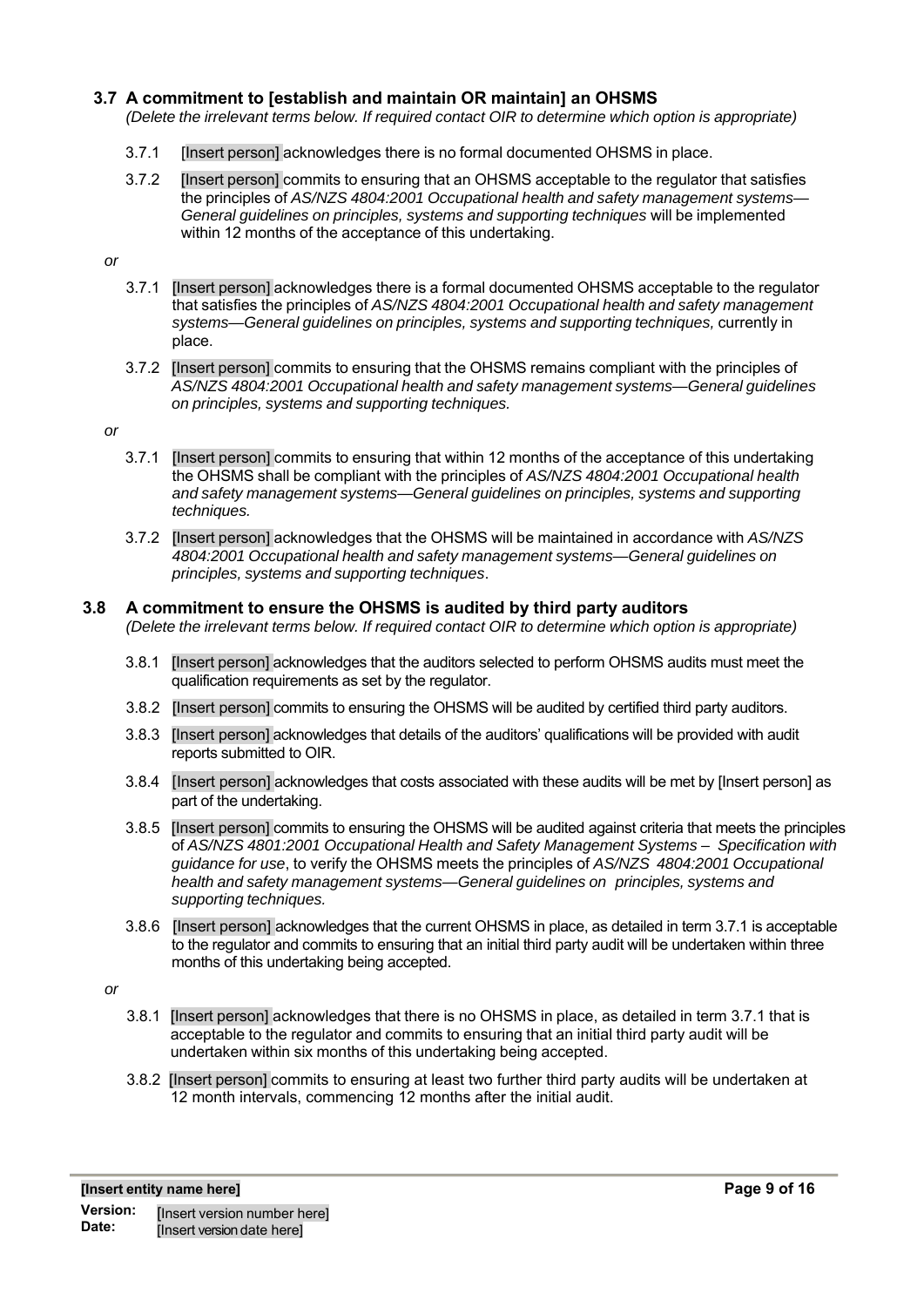#### **3.9 A commitment to provide a copy of each finalised OHSMS audit report to OIR**

- 3.9.1 It is acknowledged that audit reports received from the auditor will be sent to OIR within 30 days of the audit along with written confirmation that the report has not been altered from the copy provided to the person by the auditor.
- 3.9.2 It is acknowledged that within 30 days of receipt of the auditor's written report, OIR will be advised of the intended actions for addressing each of the report's recommendations.

#### **3.10 A commitment to implement the recommendations from third party audits**

- 3.10.1 [Insert person] commits to ensuring the recommendations resulting from the first OHSMS audit, as detailed in 3.9.2 will be fully implemented and recorded as actioned by the auditor within the second OHSMS audit report, unless OIR grants an exemption due to the actions being unreasonable.
- 3.10.2 [Insert person] commits to ensuring the recommendations resulting from the second OHSMS audit, as detailed in 3.9.2 will be fully implemented and recorded as actioned by the auditor within the third OHSMS audit report, unless OIR grants an exemption due to the actions being unreasonable.
- 3.10.3 [Insert person] commits to ensuring the recommendations resulting from the third audit report, as detailed in 3.9.2 will be fully implemented within six months of receiving the third OHSMS report, unless OIR grants an exemption due to the actions being unreasonable.
- 3.10.4 [Insert person] commits to providing a detailed action plan or statutory declaration by an authorised officer of the [Insert person] confirming recommendations arising from the third audit have been fully implemented, unless OIR grants an exemption due to the actions being unreasonable.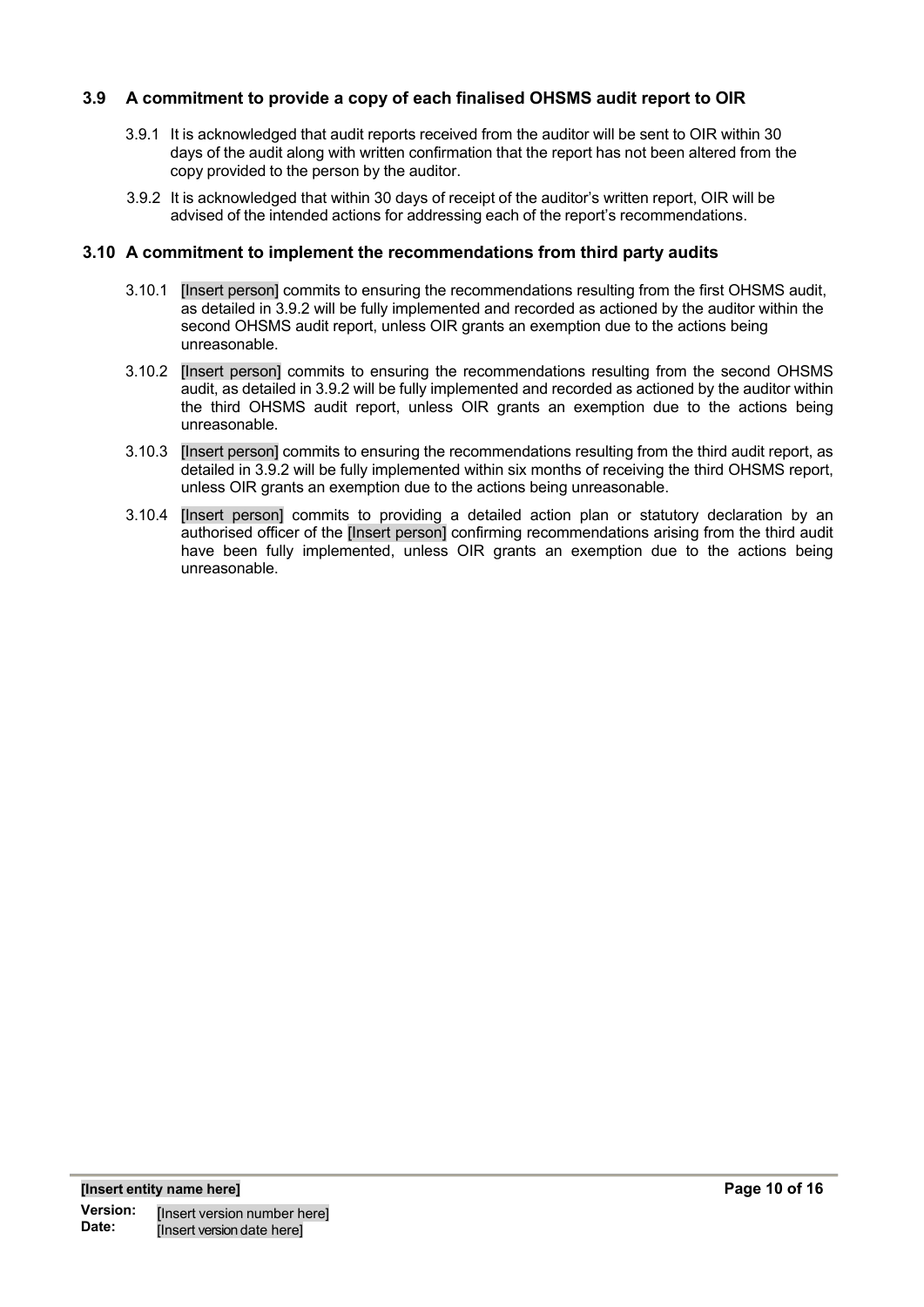## **SECTION 4: EXECUTION**

This undertaking is given by the person on the date it is accepted by the regulator as set forth in section 5 below. *(Select from the following execution clauses and delete those that do not apply)*

*(INDIVIDUAL)*

**SIGNED** by the person

Name of person

Signature of person

on the [DAY] day of [MONTH], 20[YEAR]

before me:

Signature of Witness

Name of Witness in full

Witness address

Witness address

Witness address

\_\_\_\_\_\_\_\_\_\_\_\_\_\_\_\_\_\_\_\_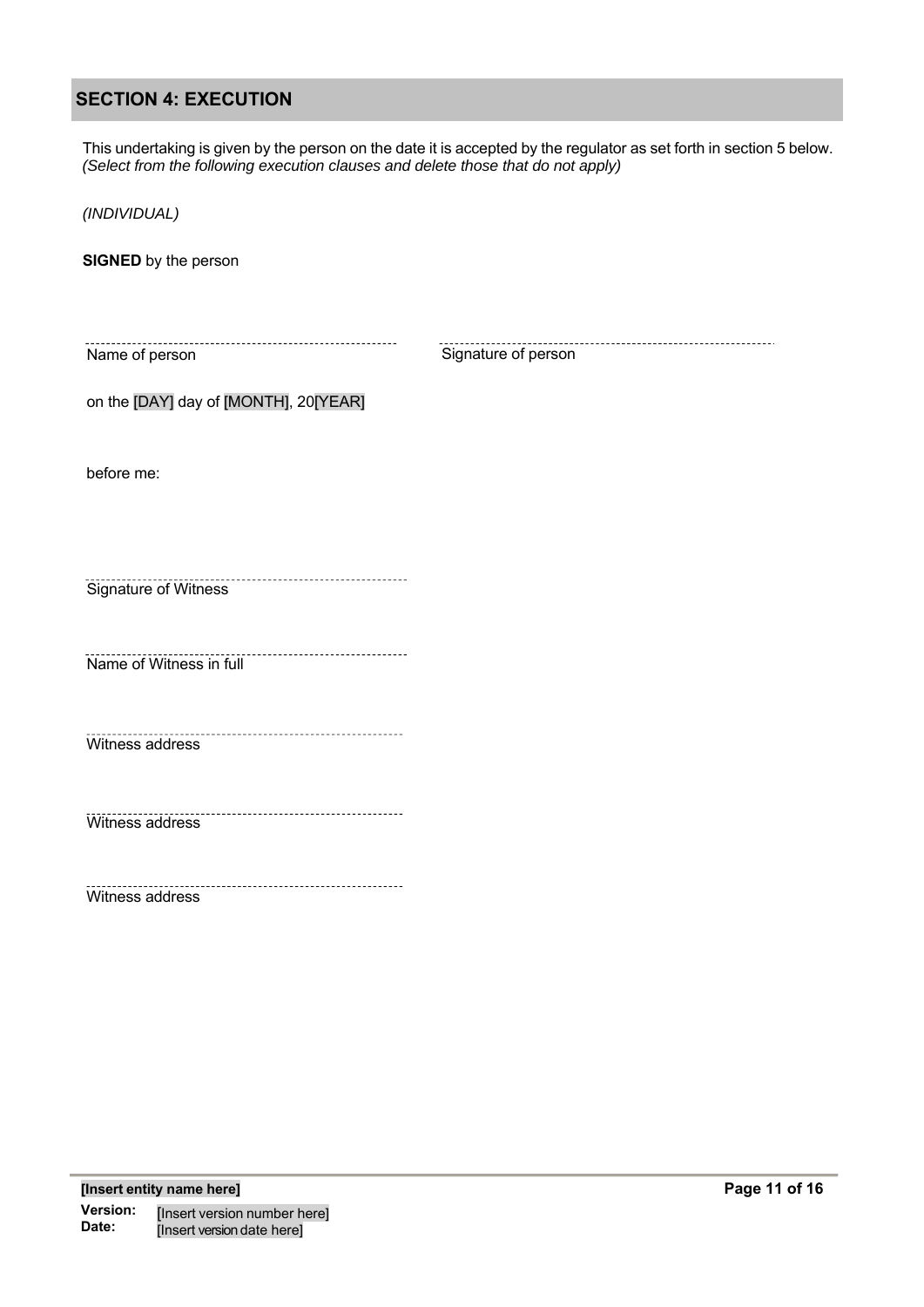## *(PARTNERSHIP)*

**SIGNED** by the Partner/s

| .                                                         |                                                          |
|-----------------------------------------------------------|----------------------------------------------------------|
| Name of Partner                                           | Signature of Partner                                     |
| Name of Partner                                           | ________________________________<br>Signature of Partner |
| -------------------------------------<br>Name of Partner  | <br>Signature of Partner                                 |
| on the [DAY] day of [MONTH], 20[YEAR]                     |                                                          |
| before me:                                                |                                                          |
|                                                           |                                                          |
| Signature of Witness                                      |                                                          |
| <br>Name of Witness in full                               |                                                          |
| ----------------------------------<br>Witness address     |                                                          |
| Witness address                                           |                                                          |
| --------------------------------------<br>Witness address |                                                          |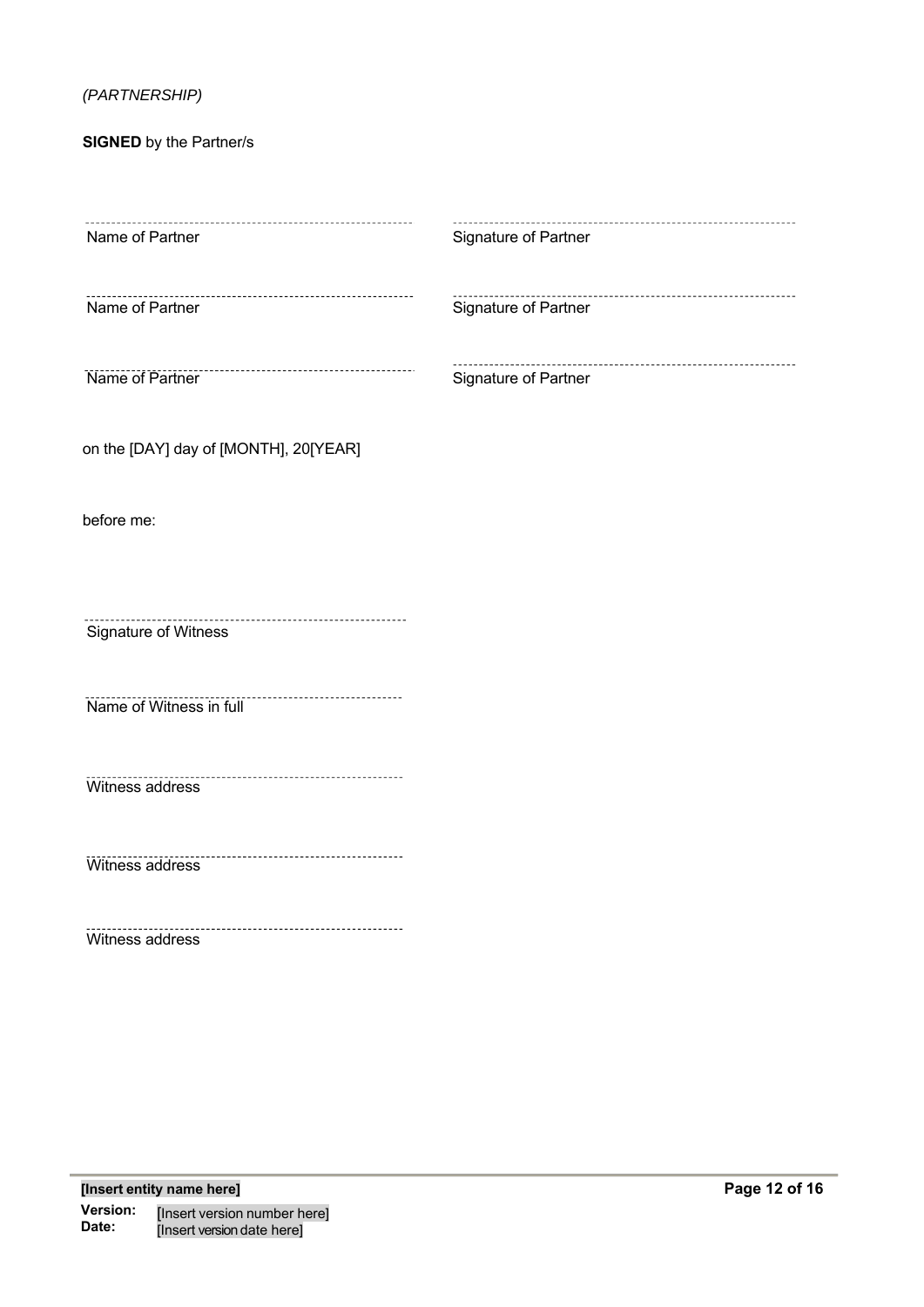#### *(INDIVIDUAL TRUSTEE OF A TRUST)*

#### **SIGNED** by the Trustee

------Name of Trustee

Signature of Trustee

in their own right and in their capacity as trustee of the

Name of Trust

Name of Trust cont'd

on the [DAY] day of [MONTH], 20[YEAR]

before me:

Signature of Witness

. . . . . . . . . . . . . . . . . . . . . Name of Witness in full

Witness address

<u>. . . . . . . . . .</u> Witness address

Witness address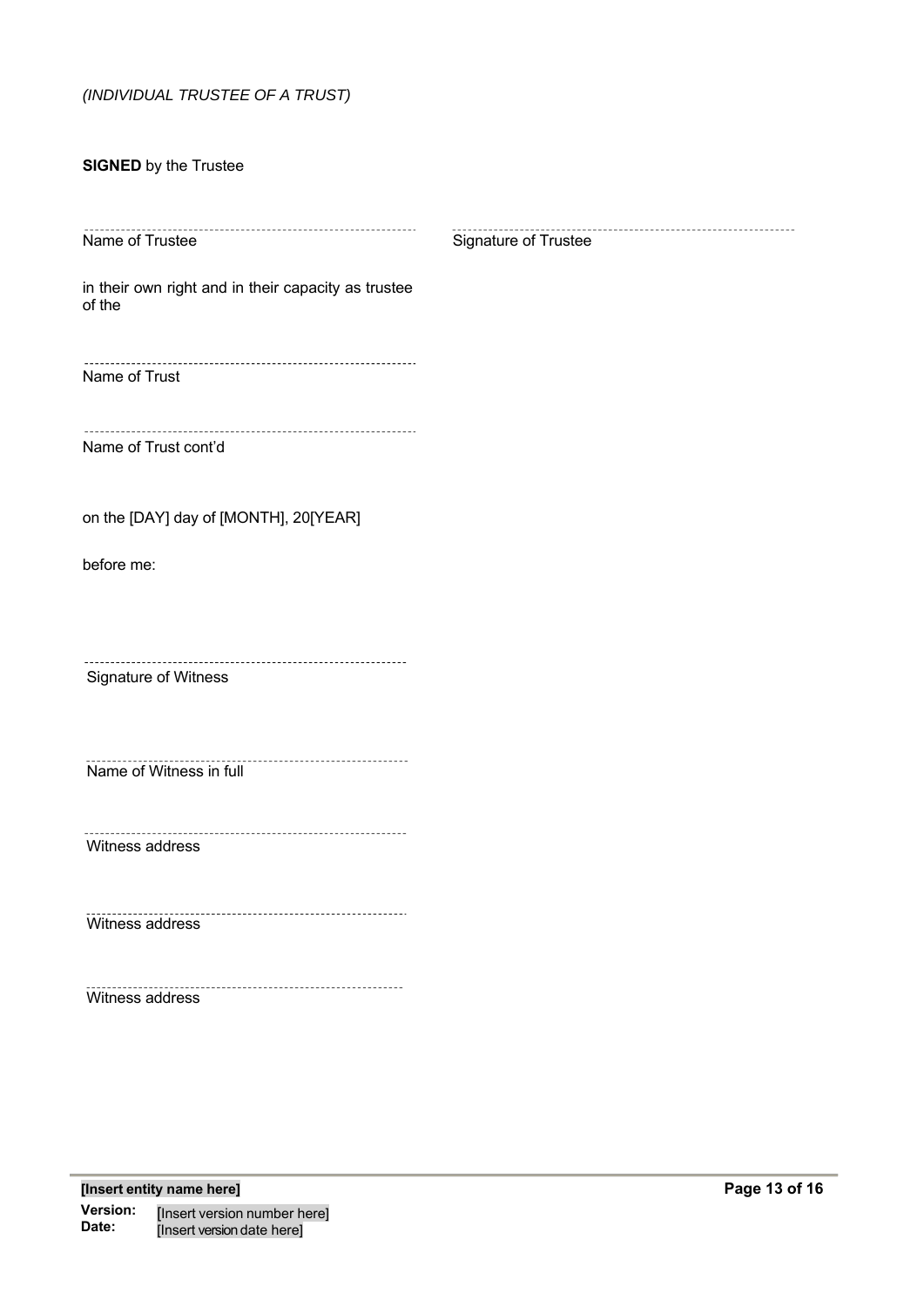*(COMPANY)*

| <b>THE COMMON SEAL of</b>                                                      |                                 |         |
|--------------------------------------------------------------------------------|---------------------------------|---------|
|                                                                                | (Affix common seal)             |         |
| Company name                                                                   |                                 |         |
| was affixed in accordance with the<br>Corporations Act 2001 in the presence of |                                 |         |
| Name of Director                                                               | Signature of Director           |         |
| And                                                                            |                                 |         |
| Name of Director/Secretary                                                     | Signature of Director/Secretary |         |
| on the [DAY] day of [MONTH], 20[YEAR]                                          |                                 |         |
| before me:                                                                     |                                 |         |
| Signature of Witness                                                           |                                 |         |
| Name of Witness in full                                                        |                                 |         |
| Witness address                                                                |                                 |         |
| Witness address                                                                |                                 |         |
| Witness address                                                                |                                 |         |
| [Insert entity name here]                                                      |                                 | Page 14 |

**Version: Date:** [Insert version number here] [Insert version date here]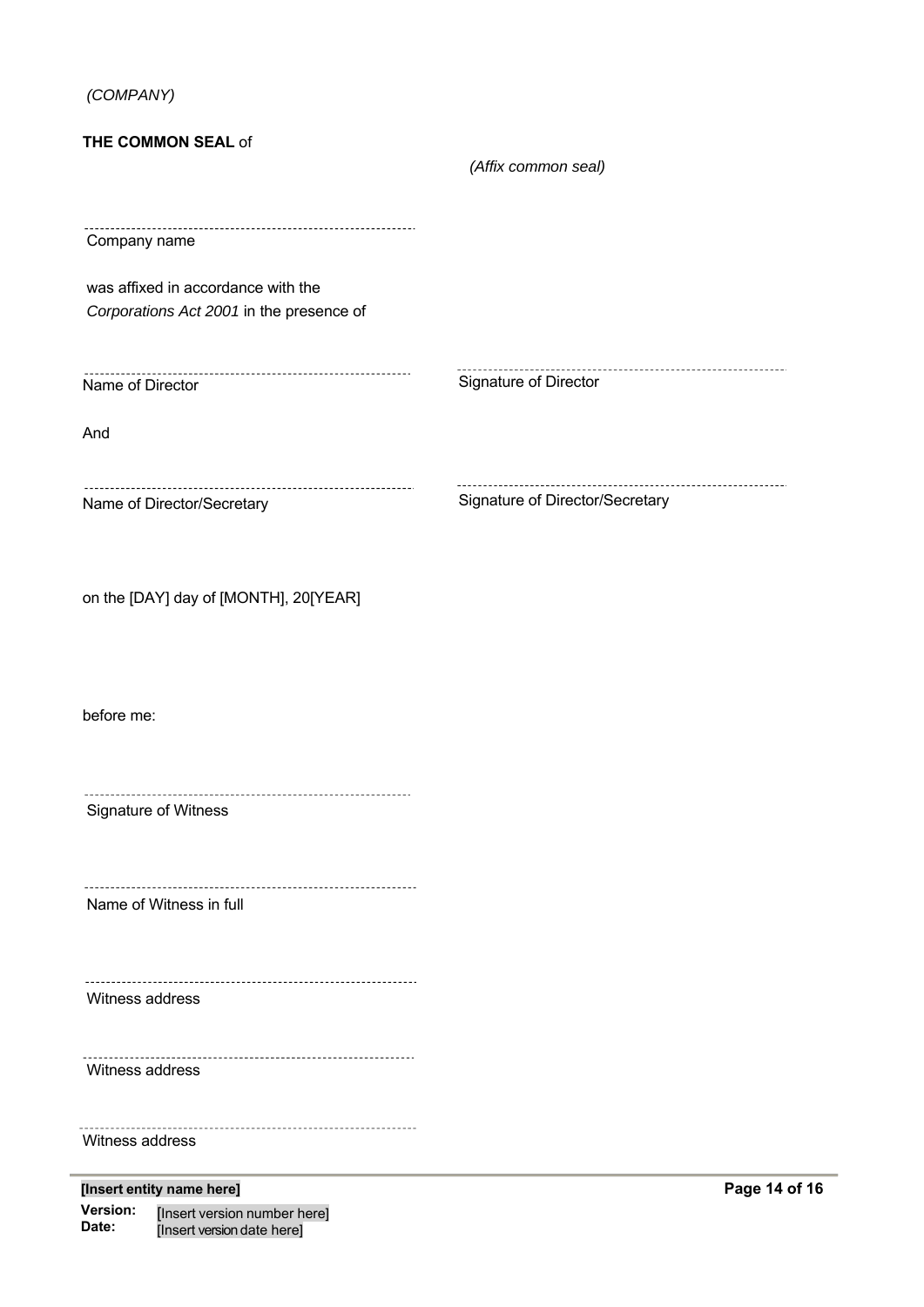## *(COMPANY AS TRUSTEE OF TRUST)*

#### **THE COMMON SEAL** of

|                                                                                                          | (Affix common seal)             |
|----------------------------------------------------------------------------------------------------------|---------------------------------|
| <b>Name of Company</b><br>was affixed in accordance with the<br>Corporations Act 2001 in the presence of |                                 |
| Name of Director                                                                                         | Signature of Director           |
| and                                                                                                      |                                 |
| Name of Director/Secretary                                                                               | Signature of Director/Secretary |
| on the [DAY] day of [MONTH], 20[YEAR]                                                                    |                                 |
| before me:                                                                                               |                                 |
| <br>Signature of Witness                                                                                 |                                 |
| Name of Witness in full                                                                                  |                                 |
| Witness address                                                                                          |                                 |
| Witness address                                                                                          |                                 |
| Witness address                                                                                          |                                 |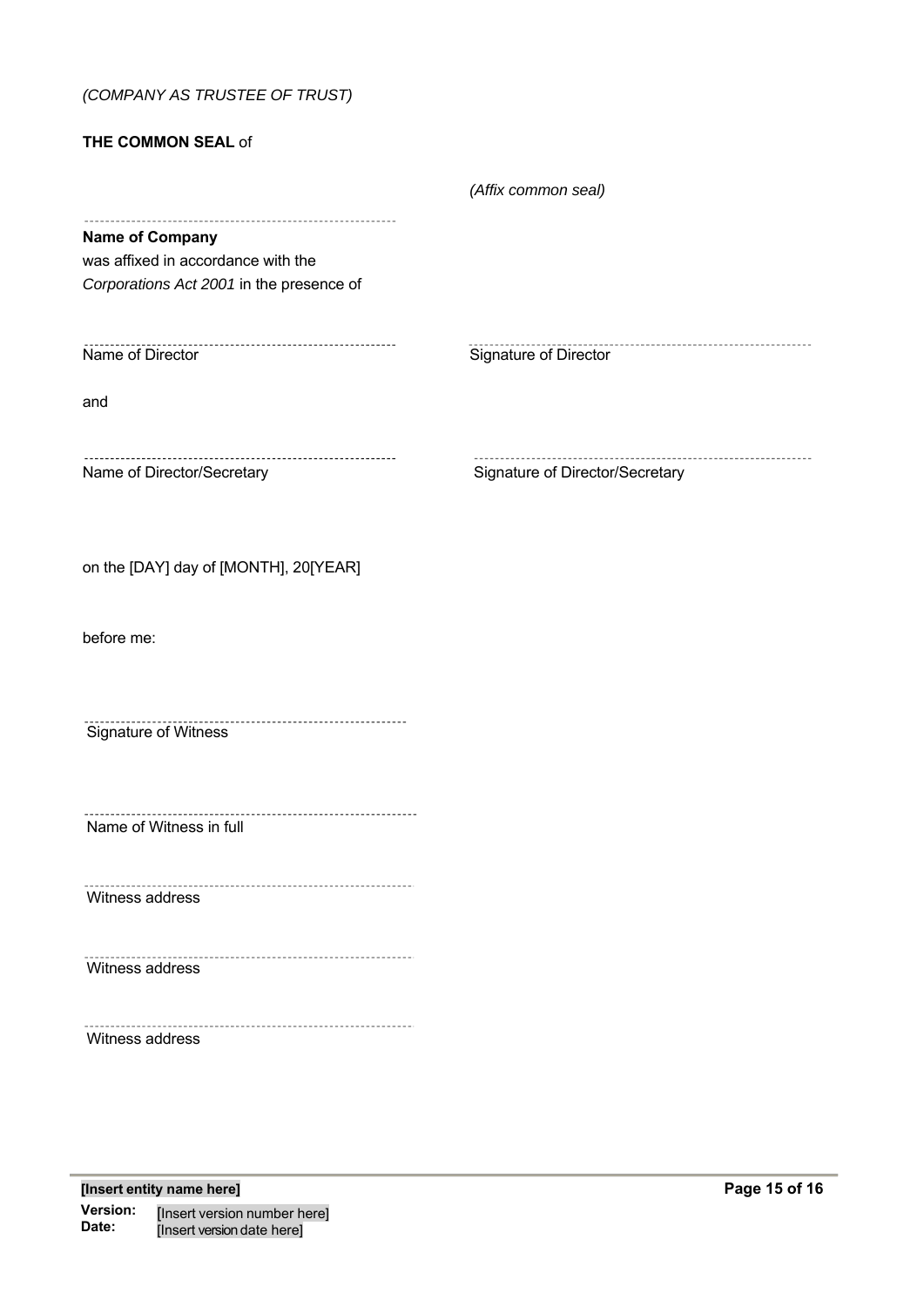## **SECTION 5: ACCEPTANCE**

This undertaking is accepted by the regulator on the day of , 20

Signature of regulator

Name of regulator

Appointed by the Governor in Council as regulator under Schedule 2, Part 1 of the *Work Health and Safety Act 2011,* Schedule 2 of the *Electrical Safety Act 2002* and section 32 of the *Safety in Recreational Water Activities Act 2011.*